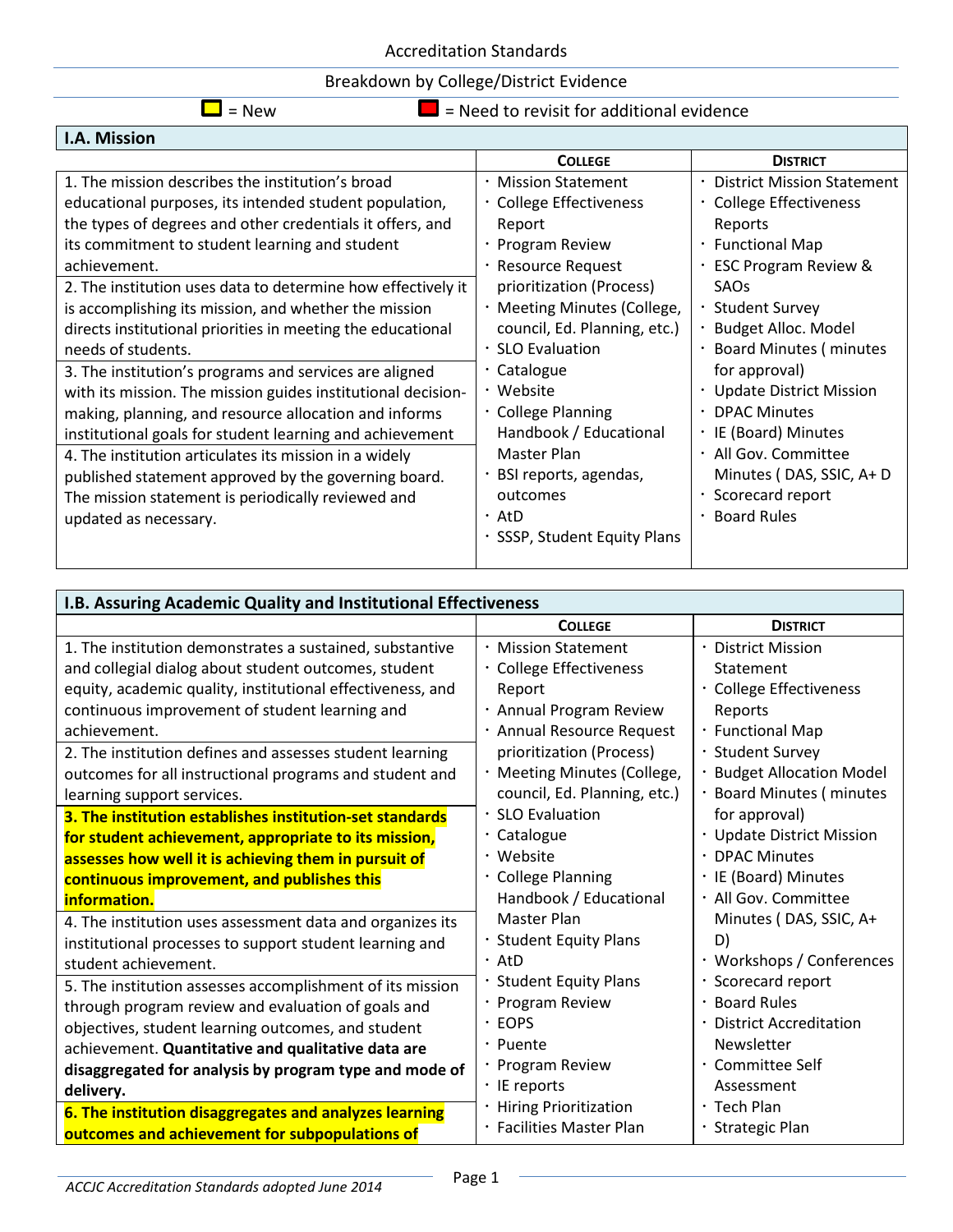| Breakdown by College/District Evidence |
|----------------------------------------|
|----------------------------------------|

| $=$ New                                                    | = Need to revisit for additional evidence |  |
|------------------------------------------------------------|-------------------------------------------|--|
| students. When the institution identifies performance      | $·$ HR Plan                               |  |
| gaps, it implements strategies, which may include          |                                           |  |
| allocation or reallocation of human, fiscal and other      |                                           |  |
| resources, to mitigate those gaps and evaluates the        |                                           |  |
| efficacy of those strategies.                              |                                           |  |
| 7. The institution regularly evaluates its policies and    |                                           |  |
| practices across all areas of the institution, including   |                                           |  |
| instructional programs, student and learning support       |                                           |  |
| services, resource management, and governance              |                                           |  |
| processes to assure their effectiveness in supporting      |                                           |  |
| academic quality and accomplishment of mission.            |                                           |  |
| 8. The institution broadly communicates the results of all |                                           |  |
| of its assessment and evaluation activities so that the    |                                           |  |
| institution has a shared understanding of its strengths    |                                           |  |
| and weaknesses and sets appropriate priorities.            |                                           |  |
| 9. The institution engages in continuous, broad based,     |                                           |  |
| systematic evaluation and planning. The institution        |                                           |  |
| integrates program review, planning, and resource          |                                           |  |
| allocation into a comprehensive process that leads to      |                                           |  |
| accomplishment of its mission and improvement of           |                                           |  |
| institutional effectiveness and academic quality.          |                                           |  |
| Institutional planning addresses short- and long-range     |                                           |  |
| needs for educational programs and services and for        |                                           |  |
| human, physical, technology, and financial resources.      |                                           |  |

| I.C. Institutional Integrity                              |                                 |                        |
|-----------------------------------------------------------|---------------------------------|------------------------|
|                                                           | <b>COLLEGE</b>                  | <b>DISTRICT</b>        |
| 1. The institution assures the clarity, accuracy, and     | · Catalog / Schedule            |                        |
| integrity of information provided to students and         | · Accreditation Webpage         |                        |
| prospective students, personnel, and all persons or       |                                 |                        |
| organizations related to its mission statement, learning  |                                 |                        |
| outcomes, educational programs, and student support       |                                 |                        |
| services. The institution gives accurate information to   |                                 |                        |
| students and the public about its accreditation status    |                                 |                        |
| with all of its accreditors.                              |                                 |                        |
| 2. The institution provides a print or online catalog for | Catalog / Schedule              |                        |
| students and prospective students with precise, accurate, |                                 |                        |
| and current information on all facts, requirements,       |                                 |                        |
| policies, and procedures listed in the "Catalog           |                                 |                        |
| Requirements".                                            |                                 |                        |
| 3. The institution uses documented assessment of          | · Research Webpage              | Agendas of Board mtgs. |
| student learning and evaluation of student achievement    | · Scorecard                     | (Board oversight)      |
| to communicate matters of academic quality to             | · IE Reports                    |                        |
| appropriate constituencies, including current and         | · SLO Assessment                |                        |
| prospective students and the public.                      | · College Planning              |                        |
|                                                           | Handbook / Educational          |                        |
|                                                           | Master Plan                     |                        |
|                                                           | <b>SSSP Reports and Student</b> |                        |

٦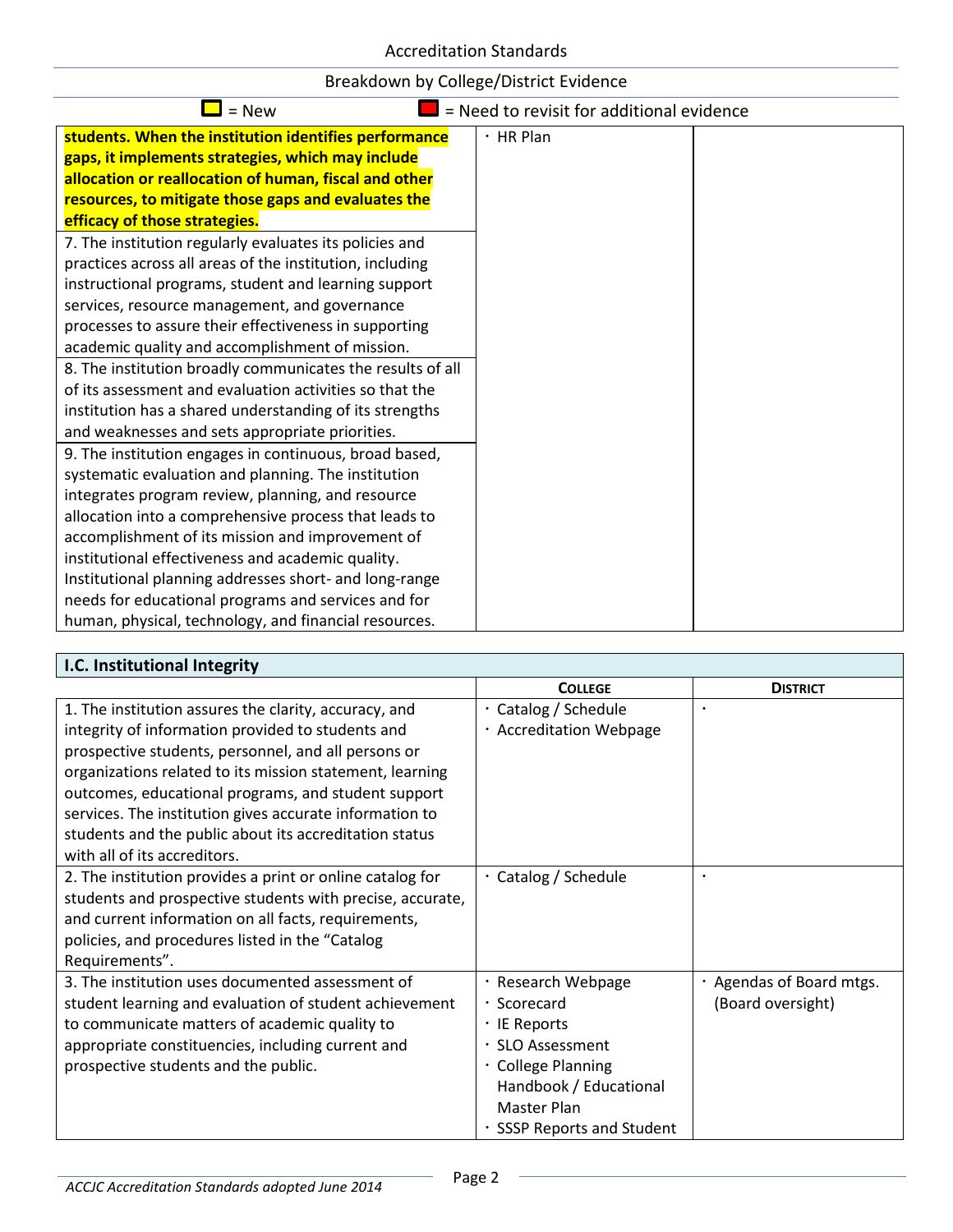| = Need to revisit for additional evidence<br>$=$ New                                                                                                                                                                                                                                                                                                                                                                           |                                                                                                           |                                                                         |
|--------------------------------------------------------------------------------------------------------------------------------------------------------------------------------------------------------------------------------------------------------------------------------------------------------------------------------------------------------------------------------------------------------------------------------|-----------------------------------------------------------------------------------------------------------|-------------------------------------------------------------------------|
|                                                                                                                                                                                                                                                                                                                                                                                                                                | <b>Equity Plan</b>                                                                                        |                                                                         |
| 4. The institution describes its certificates and degrees in<br>terms of their purpose, content, course requirements,<br>and expected learning outcomes.                                                                                                                                                                                                                                                                       | Senate minutes<br>· Catalog / Schedule                                                                    |                                                                         |
| 5. The institution regularly reviews institutional policies,<br>procedures, and publications to assure integrity in all<br>representations of its mission, programs, and services.                                                                                                                                                                                                                                             | · Catalog / Schedule                                                                                      | · Board Rules<br>· E-Regs<br>$\cdot$ BR 6705<br>· Prof Ethics           |
| 6. The institution accurately informs current and<br>prospective students regarding the total cost of<br>education, including tuition, fees, and other required<br>expenses, including textbooks, and other instructional<br>materials.                                                                                                                                                                                        | · Gainful Employment<br>· Financial Aid<br>· Catalog and Schedule                                         |                                                                         |
| 7. In order to assure institutional and academic integrity,<br>the institution uses and publishes governing board<br>policies on academic freedom and responsibility. These<br>policies make clear the institution's commitment to the<br>free pursuit and dissemination of knowledge, and its<br>support for an atmosphere in which intellectual freedom<br>exists for all constituencies, including faculty and<br>students. | · Senate (ethics, policy,<br>agendas, & minutes)<br>· Catalog / Schedule<br>· Syllabus<br>· CBA Article 4 | · Board Rules<br>$\cdot$ E-Regs                                         |
| 8. The institution establishes and publishes clear policies<br>and procedures that promote honesty, responsibility and<br>academic integrity. These policies apply to all<br>constituencies and include specifics relative to each,<br>including student behavior, academic honesty and the<br>consequences for dishonesty                                                                                                     | $\bullet$                                                                                                 | · Board Rules<br>$\cdot$ E-Regs<br>· Board rule on cash<br>transactions |
| 9. Faculty distinguish between personal conviction and<br>professionally accepted views in a discipline. They<br>present data and information fairly and objectively.                                                                                                                                                                                                                                                          | · Faculty Evaluation<br>· Student Survey Results<br>· Financial Aid Website                               | · Student Survey Results                                                |
| 10. Institutions that require conformity to specific codes<br>of conduct of staff, faculty, administrators, or students, or<br>that seek to instill specific beliefs or world views, give<br>clear prior notice of such policies, including statements in<br>the catalog and/or appropriate faculty and student<br>handbooks.                                                                                                  | $\cdot$ N/A                                                                                               |                                                                         |
| 11. Institutions operating in foreign locations operate in<br>conformity with the Standards and applicable<br>Commission policies for all students. Institutions must<br>have authorization from the Commission to operate in a<br>foreign location.                                                                                                                                                                           |                                                                                                           |                                                                         |
| 12. The institution agrees to comply with Eligibility<br>Requirements, Accreditation Standards, Commission<br>policies, guidelines, and requirements for public<br>disclosure, institutional reporting, team visits, and prior<br>approval of substantive changes. When directed to act by<br>the Commission, the institution responds to meet                                                                                 | · College Website                                                                                         | · District Accred. Webpage                                              |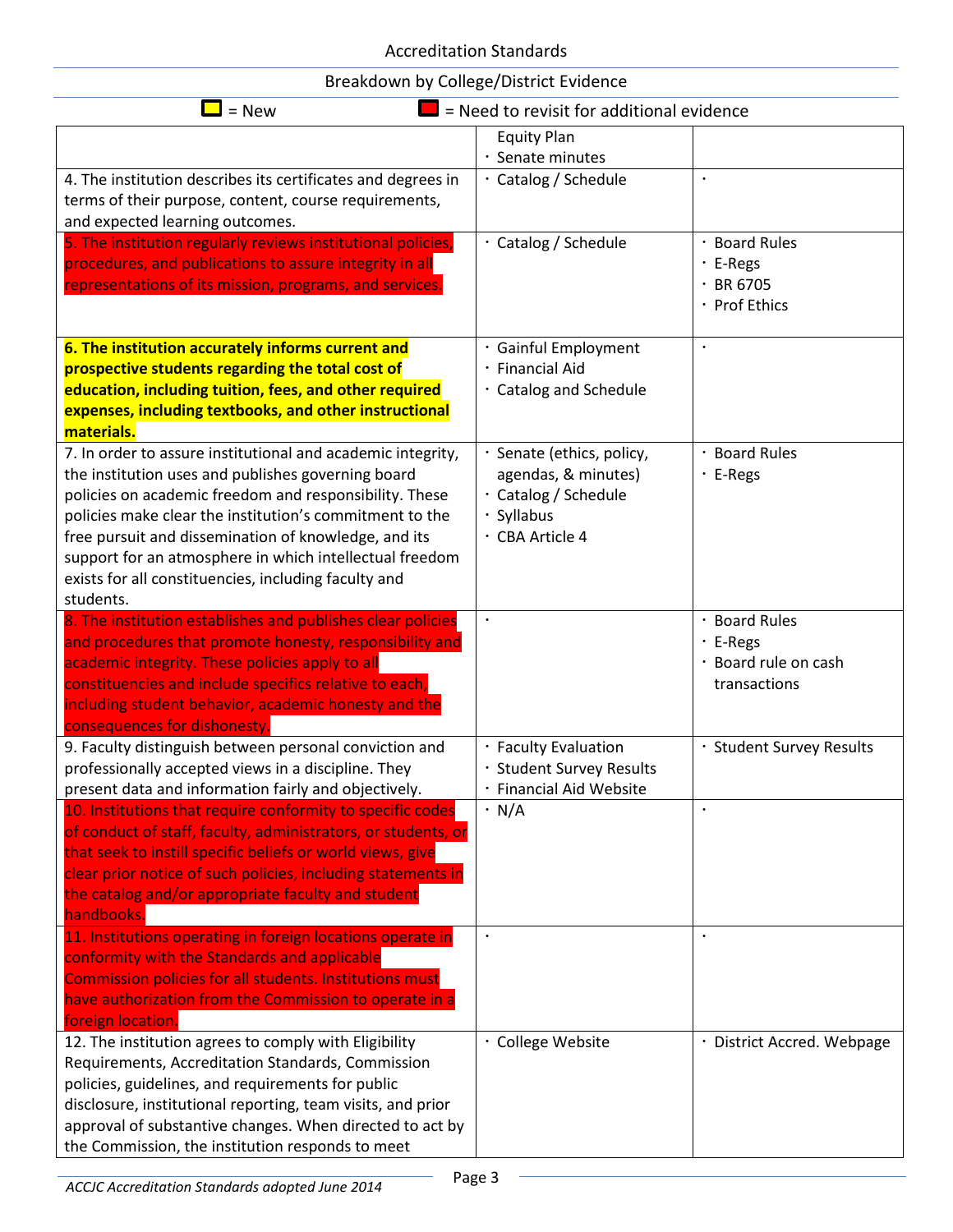| = New                                                          | = Need to revisit for additional evidence |                              |
|----------------------------------------------------------------|-------------------------------------------|------------------------------|
| requirements within a time period set by the                   |                                           |                              |
| Commission. It discloses information required by the           |                                           |                              |
| Commission to carry out its accrediting responsibilities.      |                                           |                              |
| 13. The institution advocates and demonstrates honesty         | · External accrediting                    | · MOUs                       |
| and integrity in its relationships with external agencies,     | agencies-Board Rule                       | · Partnership agreements     |
| including compliance with regulations and statutes. It         |                                           | $\cdot$ Contracts            |
| describes itself in consistent terms to all of its accrediting |                                           |                              |
| agencies and communicates any changes in its accredited        |                                           |                              |
| status to the Commission, students, and the public.            |                                           |                              |
| 14. The institution ensures that its commitments to high       | · Foundation                              | $\cdot$ Form 700 conflict of |
| quality education, student achievement and student             | ∙ FON and 50% rule                        | interest regs.               |
| learning are paramount to other objectives such as             |                                           |                              |
| generating financial returns for investors, contributing to    |                                           |                              |
| a related or parent organization, or supporting external       |                                           |                              |
| interests.                                                     |                                           |                              |

| <b>II.A. Instructional Programs</b>                                                                                                                                                                                                                                                                                                                                                                                                                                         |                                                                                                                                                                                                                                                               |                                                                                                                                                                                                               |
|-----------------------------------------------------------------------------------------------------------------------------------------------------------------------------------------------------------------------------------------------------------------------------------------------------------------------------------------------------------------------------------------------------------------------------------------------------------------------------|---------------------------------------------------------------------------------------------------------------------------------------------------------------------------------------------------------------------------------------------------------------|---------------------------------------------------------------------------------------------------------------------------------------------------------------------------------------------------------------|
|                                                                                                                                                                                                                                                                                                                                                                                                                                                                             | <b>COLLEGE</b>                                                                                                                                                                                                                                                | <b>DISTRICT</b>                                                                                                                                                                                               |
| 1. All instructional programs, regardless of location or<br>means of delivery, including distance education and<br>correspondence education, are offered in fields of study<br>consistent with the institution's mission, are appropriate<br>to higher education, and culminate in student attainment<br>of identified student learning outcomes, and<br>achievement of degrees, certificates, employment, or<br>transfer to other higher education programs.               | · Mission statement<br>· Ed Master Plan<br>$\cdot$ SLO + S:PAE<br>· Program SLOs<br>· Curriculum<br>· Program development,<br>LOWDL (Occupational<br>consortium)<br>· Labor Market Scans, etc.<br>· Achievement data/ ARCC<br>data/Scorecard/<br>Certificates | · Scorecard data<br>· Board approval<br>(curriculum, programs,<br>etc.)<br>· District Strategic Plan<br><b>Board policies</b><br>· DAS (curriculum, policies,<br>etc.)<br>· District discipline<br>committees |
| 2. Faculty, including full time, part time, and adjunct<br>faculty, ensure that the content and methods of<br>instruction meet generally accepted academic and<br>professional standards and expectations. Faculty and<br>others responsible act to continuously improve<br>instructional courses, programs and directly related<br>services through systematic evaluation to assure<br>currency, improve teaching and learning strategies, and<br>promote student success. | Syllabus<br>$\cdot$ COR<br>· SLO Assessment<br>· Prof Development Article<br>23<br>· FTLA                                                                                                                                                                     | · Article 23                                                                                                                                                                                                  |
| 3. The institution identifies and regularly assesses<br>learning outcomes for courses, programs, certificates and<br>degrees using established institutional procedures. The<br>institution has officially approved and current course<br>outlines that include student learning outcomes. In every<br>class section students receive a course syllabus that<br>includes learning outcomes from the institution's<br>officially approved course outline.                    | <b>SLOs</b><br>· Syllabus<br>$\cdot$ COR                                                                                                                                                                                                                      | Board Rule #?<br>$\cdot$ COR                                                                                                                                                                                  |
| 4. If the institution offers pre-collegiate level curriculum,                                                                                                                                                                                                                                                                                                                                                                                                               | · Basic Skills coding in                                                                                                                                                                                                                                      |                                                                                                                                                                                                               |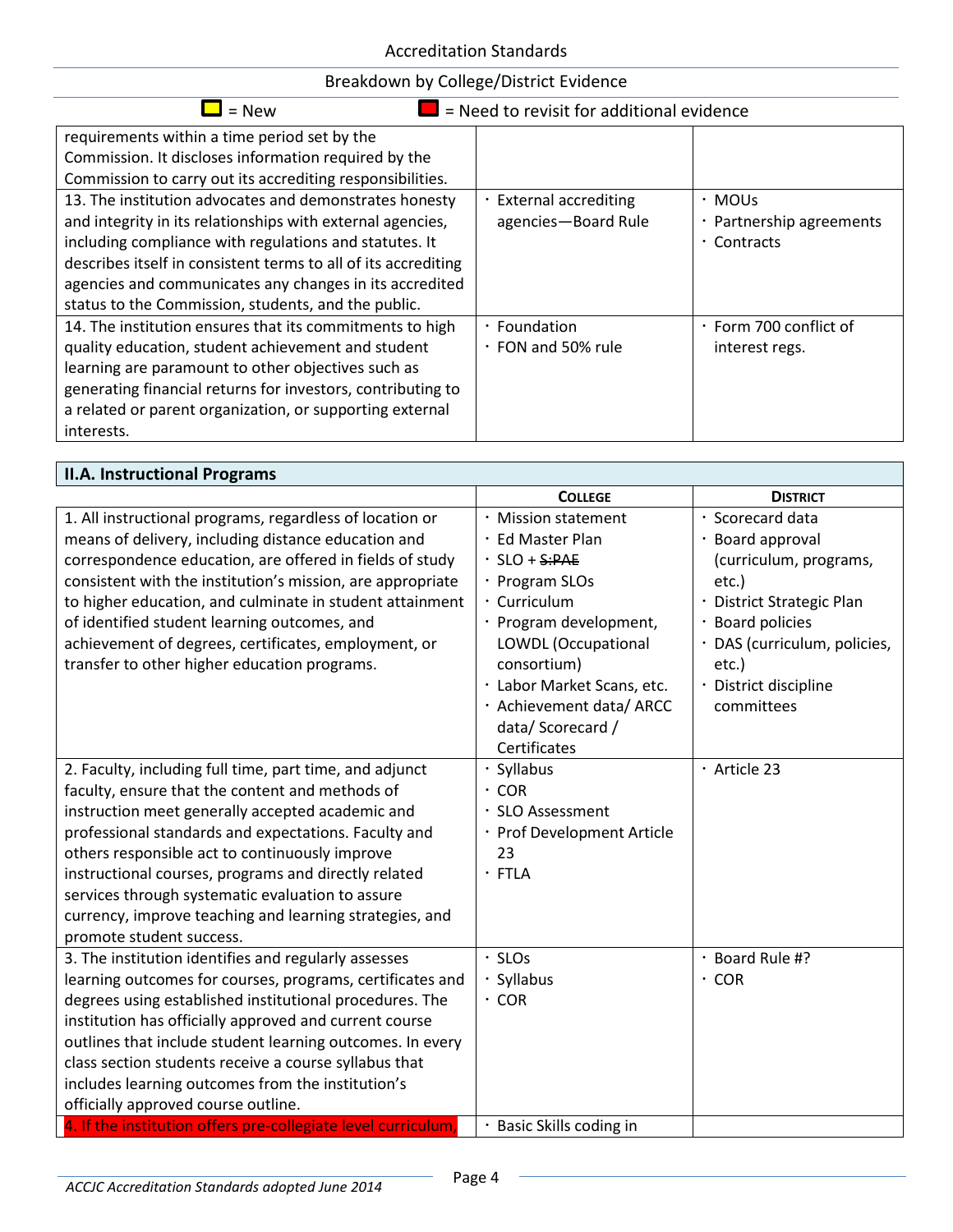| $=$ New                                                                                                                                                                                                                                                                                                                                                                                                                                                                                                                               | = Need to revisit for additional evidence                                                                                                                                                                          |                                                                                             |
|---------------------------------------------------------------------------------------------------------------------------------------------------------------------------------------------------------------------------------------------------------------------------------------------------------------------------------------------------------------------------------------------------------------------------------------------------------------------------------------------------------------------------------------|--------------------------------------------------------------------------------------------------------------------------------------------------------------------------------------------------------------------|---------------------------------------------------------------------------------------------|
| it distinguishes that curriculum from college level<br>curriculum and directly supports students in learning the<br>knowledge and skills necessary to advance to and<br>succeed in college level curriculum.                                                                                                                                                                                                                                                                                                                          | curriculum database/State<br>website                                                                                                                                                                               |                                                                                             |
| 5. The institution's degrees and programs follow practices<br>common to American higher education, including<br>appropriate length, breadth, depth, rigor, course<br>sequencing, time to completion, and synthesis of<br>learning. The institution ensures that minimum degree<br>requirements are 60 semester credits or equivalent at the<br>associate level, and 120 credits or equivalent at the<br>baccalaureate level.                                                                                                          | Curriculum website/class<br>schedule<br>· Mindful scheduling<br>practices                                                                                                                                          | $·$ BR<br>· E-Reg (scheduling hours)<br>· Carnegie equivalent                               |
| 6. The institution schedules courses in a manner that<br>allows students to complete certificate and degree<br>programs within a period of time consistent with<br>established expectations in higher education.                                                                                                                                                                                                                                                                                                                      | Planning schedules /<br>sequences of courses /<br>Enrollment mgmt. /<br>Strategies / practices<br><b>Student Equity Plan</b><br>$\cdot$ ITV                                                                        | · Board expectations of<br>completion agenda/<br>outcomes                                   |
| 7. The institution effectively uses delivery modes,<br>teaching methodologies and learning support services<br>that reflect the diverse and changing needs of its<br>students, in support of equity in success for all students.                                                                                                                                                                                                                                                                                                      | · Face-to-face / DE / Hybrid<br>/ DSPS, etc. / outcomes /<br>Equity plan / special prog.<br>/ tutoring / SSSP plan<br>· Credit by exam<br>· Common finals<br>$\cdot$ SLOs<br>· SSSP, Student Equity Disp<br>Impact | + DE - single LMS                                                                           |
| 8. The institution validates the effectiveness of<br>department-wide course and/or program examinations,<br>where used, including direct assessment of prior learning.<br>The institution ensures that processes are in place to<br>reduce test bias and enhance reliability.                                                                                                                                                                                                                                                         | · Assessment<br>Review/Validation                                                                                                                                                                                  | Admin. Reg./ competency<br>in Math / Eng. DAS/<br><b>Prior learning</b><br>· Credit by exam |
| 9. The institution awards course credit, degrees and<br>certificates based on student attainment of learning<br>outcomes. Units of credit awarded are consistent with<br>institutional policies that reflect generally accepted<br>norms or equivalencies in higher education. If the<br>institution offers courses based on clock hours, it follows<br>Federal standards for clock-to-credit-hour conversions.                                                                                                                       | · Continuous improvement<br>of courses, programs, SLO<br>assessment cycle<br>· Information pushed out?<br>· Transcript evaluators<br>$\cdot$ C-ID<br>$\cdot$ CLEP<br>$·$ AP                                        | $\cdot$ BR, E-Reg<br>· Board Rules: CLEP and AP                                             |
| 10. The institution makes available to its students clearly<br>stated transfer-of-credit policies in order to facilitate the<br>mobility of students without penalty. In accepting<br>transfer credits to fulfill degree requirements, the<br>institution certifies that the expected learning outcomes<br>for transferred courses are comparable to the learning<br>outcomes of its own courses. Where patterns of student<br>enrollment between institutions are identified, the<br>institution develops articulation agreements as | <b>Articulation and Transfer</b><br>center directors/offices<br>and counselors                                                                                                                                     | $·$ BR, E-Reg<br>· Board Rules: CLEP and AP                                                 |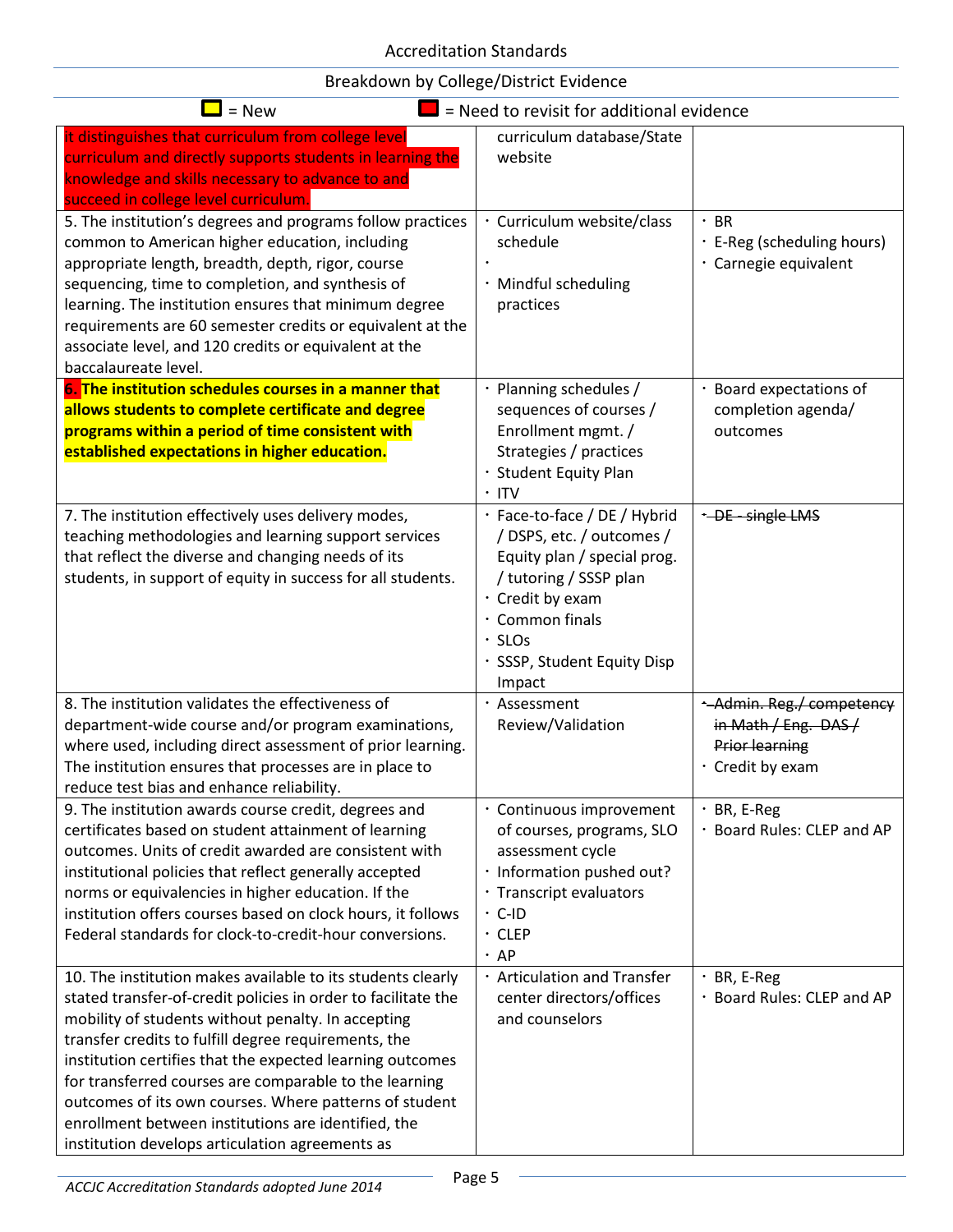| $=$ New<br>$\blacksquare$ = Need to revisit for additional evidence                                                                                                                                                                                                                                                                                                                                                                                                                                                                                                                                                                                                                                                                                                                                                                                                                                                                                                                                                                                                       |                                                                                                                                                                    |                                                                                              |
|---------------------------------------------------------------------------------------------------------------------------------------------------------------------------------------------------------------------------------------------------------------------------------------------------------------------------------------------------------------------------------------------------------------------------------------------------------------------------------------------------------------------------------------------------------------------------------------------------------------------------------------------------------------------------------------------------------------------------------------------------------------------------------------------------------------------------------------------------------------------------------------------------------------------------------------------------------------------------------------------------------------------------------------------------------------------------|--------------------------------------------------------------------------------------------------------------------------------------------------------------------|----------------------------------------------------------------------------------------------|
| appropriate to its mission.                                                                                                                                                                                                                                                                                                                                                                                                                                                                                                                                                                                                                                                                                                                                                                                                                                                                                                                                                                                                                                               |                                                                                                                                                                    |                                                                                              |
| 11. The institution includes in all of its programs, student<br>learning outcomes, appropriate to the program level, in<br>communication competency, information competency,<br>quantitative competency, analytic inquiry skills, ethical<br>reasoning, the ability to engage diverse perspectives, and<br>other program-specific learning outcomes.<br>12. The institution requires of all of its degree programs a<br>component of general education based on a carefully<br>considered philosophy for both associate and<br>baccalaureate degrees that is clearly stated in its catalog.<br>The institution, relying on faculty expertise, determines<br>the appropriateness of each course for inclusion in the<br>general education curriculum, based upon student<br>learning outcomes and competencies appropriate to the<br>degree level. The learning outcomes include a student's<br>preparation for and acceptance of responsible<br>participation in civil society, skills for lifelong learning and<br>application of learning, and a broad comprehension of | · Local curriculum<br>committee/department<br>review; SLO's, PLO'S +<br>ILO's<br>$\cdot$ COR<br>· Catalog<br>· Local curriculum<br>committee/department<br>faculty | · Course Outlines of<br>Record/<br>· DAS - DCC; Board of<br><b>Trustees</b><br>$·$ BR, E-Reg |
| the development of knowledge, practice, and interpretive<br>approaches in the arts and humanities, the sciences,<br>mathematics, and social sciences.                                                                                                                                                                                                                                                                                                                                                                                                                                                                                                                                                                                                                                                                                                                                                                                                                                                                                                                     |                                                                                                                                                                    |                                                                                              |
| 13. All degree programs include focused study in at least<br>one area of inquiry or in an established interdisciplinary<br>core. The identification of specialized courses in an area<br>of inquiry or interdisciplinary core is based upon student<br>learning outcomes and competencies, and include<br>mastery, at the appropriate degree level, of key theories<br>and practices within the field of study.                                                                                                                                                                                                                                                                                                                                                                                                                                                                                                                                                                                                                                                           | · Local curriculum<br>committee/department<br>faculty                                                                                                              |                                                                                              |
| 14. Graduates completing career-technical certificates<br>and degrees demonstrate technical and professional<br>competencies that meet employment standards and<br>other applicable standards and preparation for external<br>licensure and certification.                                                                                                                                                                                                                                                                                                                                                                                                                                                                                                                                                                                                                                                                                                                                                                                                                | · Local curriculum<br>committee/department<br>faculty<br>· Same as above; Prog +<br>Industry                                                                       |                                                                                              |
| 15. When programs are eliminated or program<br>requirements are significantly changed, the institution<br>makes appropriate arrangements so that enrolled<br>students may complete their education in a timely<br>manner with a minimum of disruption.                                                                                                                                                                                                                                                                                                                                                                                                                                                                                                                                                                                                                                                                                                                                                                                                                    |                                                                                                                                                                    | · Board of Trustees                                                                          |
| 16. The institution regularly evaluates and improves the<br>quality and currency of all instructional programs offered<br>in the name of the institution, including collegiate, pre-<br>collegiate, career-technical, and continuing and<br>community education courses and programs, regardless<br>of delivery mode or location. The institution<br>systematically strives to improve programs and courses<br>to enhance learning outcomes and achievement for<br>students.                                                                                                                                                                                                                                                                                                                                                                                                                                                                                                                                                                                              | · Program review/ SLO's/<br>Department Faculty/<br><b>Discipline Faculty</b>                                                                                       |                                                                                              |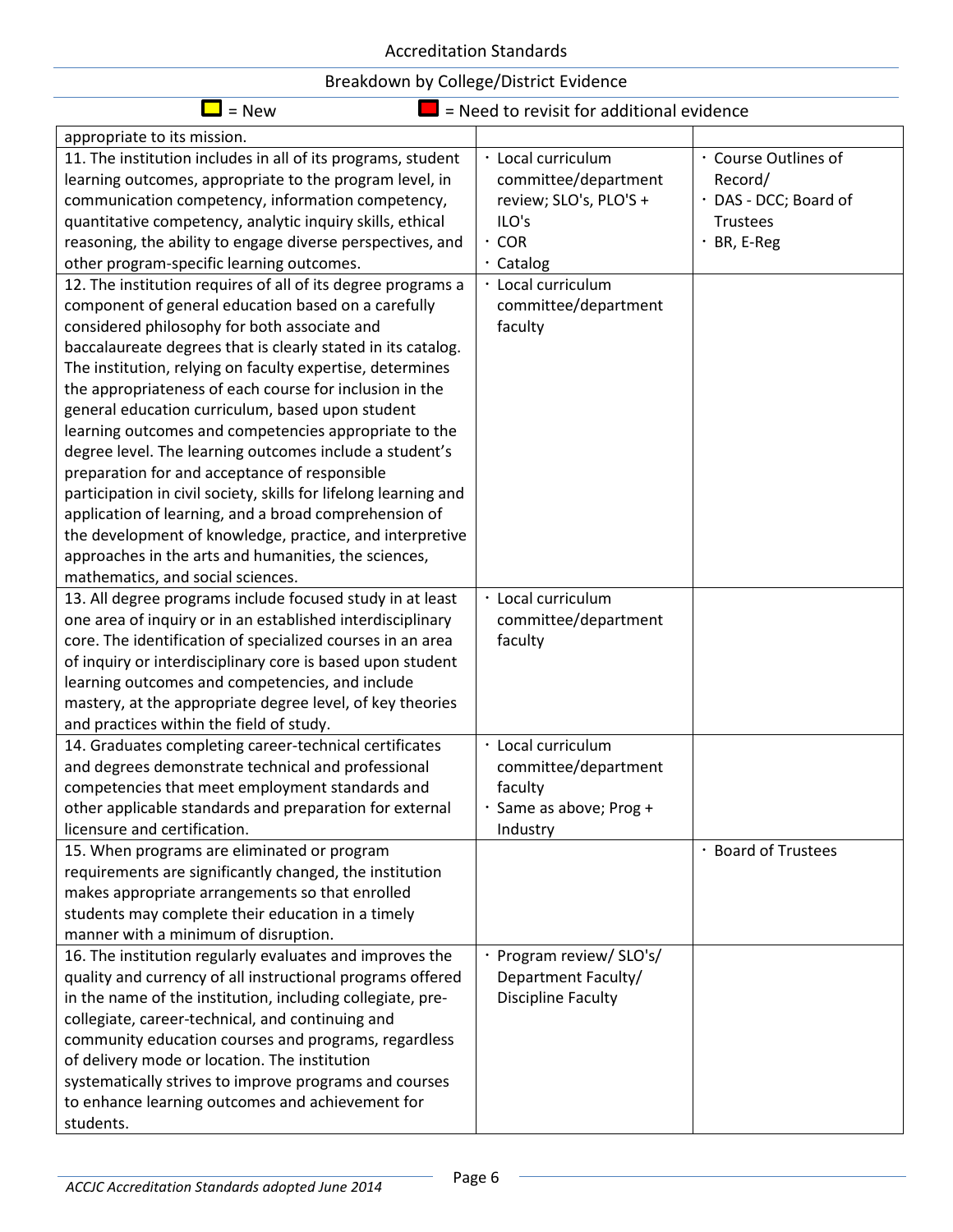## Breakdown by College/District Evidence

| ۰, |
|----|
|----|

 $\Box$  = Need to revisit for additional evidence

| II.B. Library and Learning Support Services                  |                               |                           |
|--------------------------------------------------------------|-------------------------------|---------------------------|
|                                                              | <b>COLLEGE</b>                | <b>DISTRICT</b>           |
| 1. The institution supports student learning and             | · College - Library databases | · District Library Mtg    |
| achievement by providing library and other learning          | & materials available to      | minutes                   |
| support services to students and to personnel responsible    | students                      | · Minutes Consortium Min. |
| for student learning and support. These services are         | · SSSP plans & Reports        | · Formal contracts w/     |
| sufficient in quantity, currency, depth, and variety to      | · equity plans & reports      | databases (Q&P)           |
| support educational programs, regardless of location or      | · Library SLO Assessment /    | · Student Surveys         |
| means of delivery, including distance education and          | pre-post assessment after     |                           |
| correspondence education. Learning support services          | lib workshops                 |                           |
| include, but are not limited to, library collections,        | · Communication w/ faculty    |                           |
| tutoring, learning centers, computer laboratories,           | re: book & material /         |                           |
| learning technology, and ongoing instruction for users of    | databases / orientations,     |                           |
| library and other learning support services.                 | etc.                          |                           |
| 2. Relying on appropriate expertise of faculty, including    | · Curriculum (COR)            |                           |
| librarians, and other learning support services              | · Tutoring (student surveys,  |                           |
| professionals, the institution selects and maintains         | #'s, participation & grades,  |                           |
| educational equipment and materials to support student       | Faculty feedback.             |                           |
| learning and enhance the achievement of the mission.         | Library & Student Services    |                           |
| 3. The institution evaluates library and other learning      | Program Review                |                           |
| support services to assure their adequacy in meeting         |                               |                           |
| identified student needs. Evaluation of these services       |                               |                           |
| includes evidence that they contribute to the attainment     |                               |                           |
| of student learning outcomes. The institution uses the       |                               |                           |
| results of these evaluations as the basis for improvement.   |                               |                           |
| 4. When the institution relies on or collaborates with       |                               |                           |
| other institutions or other sources for library and other    |                               |                           |
| learning support services for its instructional programs, it |                               |                           |
| documents that formal agreements exist and that such         |                               |                           |
| resources and services are adequate for the institution's    |                               |                           |
| intended purposes, are easily accessible and utilized. The   |                               |                           |
| institution takes responsibility for and assures the         |                               |                           |
| security, maintenance, and reliability of services provided  |                               |                           |
| either directly or through contractual arrangement. The      |                               |                           |
| institution regularly evaluates these services to ensure     |                               |                           |
| their effectiveness.                                         |                               |                           |

| <b>II.C. Student Support Services</b>                       |                                |                 |  |  |
|-------------------------------------------------------------|--------------------------------|-----------------|--|--|
|                                                             | <b>COLLEGE</b>                 | <b>DISTRICT</b> |  |  |
| 1. The institution regularly evaluates the quality of       | · Point of Service Surveys     |                 |  |  |
| student support services and demonstrates that these        | · #'s Student ed plans         |                 |  |  |
| services, regardless of location or means of delivery,      | · Outcomes - Evidence          |                 |  |  |
| including distance education and correspondence             | made changes based on          |                 |  |  |
| education, support student learning, and enhance            | eval. Results                  |                 |  |  |
| accomplishment of the mission of the institution.           | · Budget for Clubs, Athletics, |                 |  |  |
| 2. The institution identifies and assesses learning support | Events.                        |                 |  |  |
| outcomes for its student population and provides            | · Accountability of co-        |                 |  |  |
| appropriate student support services and programs to        | curricular (standard III)      |                 |  |  |
| achieve those outcomes. The institution uses assessment     | <b>Student Surveys</b>         |                 |  |  |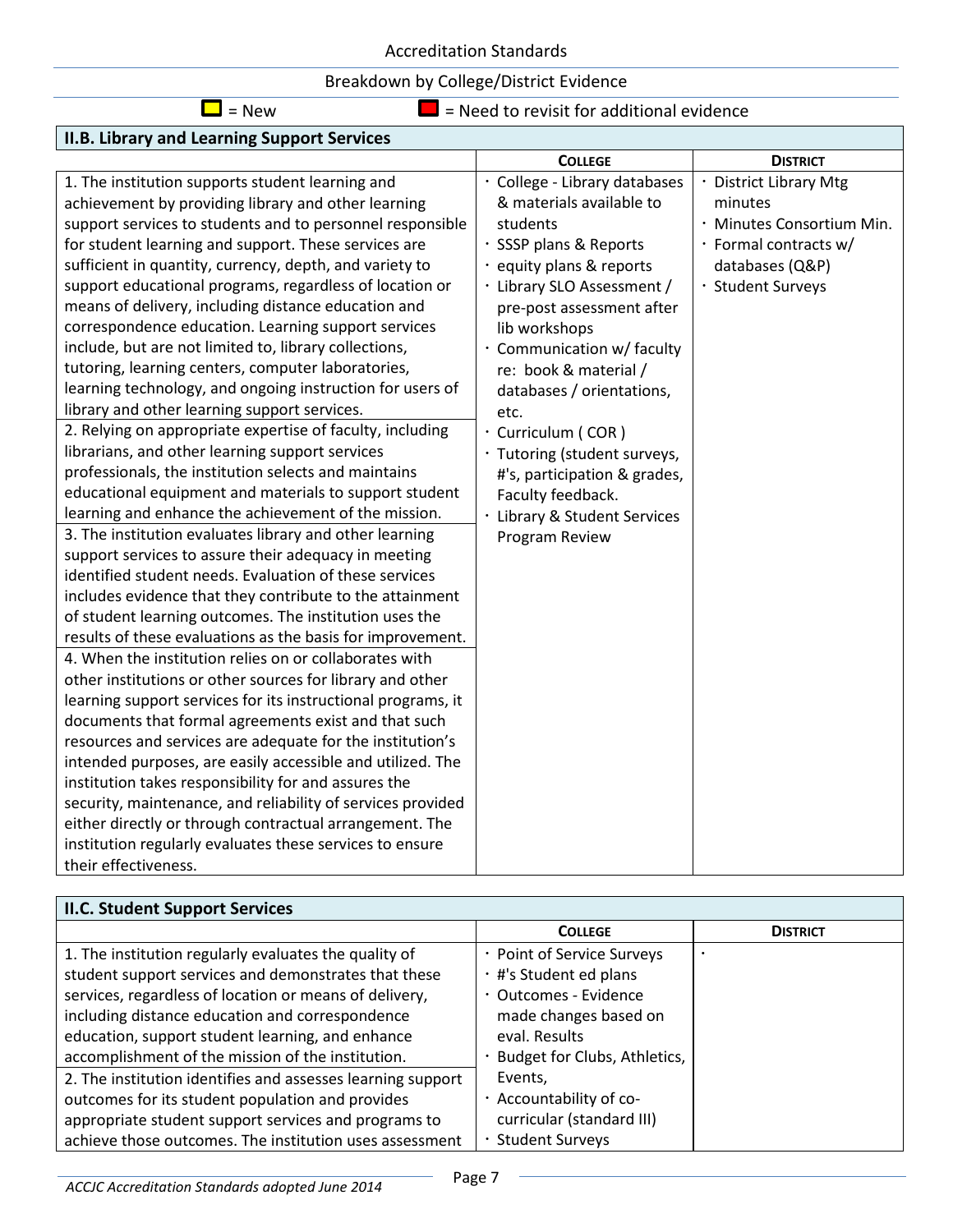| $=$ New                                                                                                              | = Need to revisit for additional evidence |
|----------------------------------------------------------------------------------------------------------------------|-------------------------------------------|
| data to continuously improve student support programs                                                                | · Flyers of Events                        |
| and services.                                                                                                        | · SLO Assessment after                    |
| 3. The institution assures equitable access to all of its                                                            | student services                          |
| students by providing appropriate, comprehensive, and                                                                | · Analysis of Obstacles /                 |
| reliable services to students regardless of service location                                                         | errors                                    |
| or delivery method.                                                                                                  | · Curricular Maps / Catalog               |
| 4. Co-curricular programs and athletics programs are                                                                 | · Assessment test validation              |
| suited to the institution's mission and contribute to the                                                            | · SIS documentation -                     |
| social and cultural dimensions of the educational                                                                    | Security                                  |
| experience of its students. If the institution offers co-                                                            | · Back-up (DISTICT) &                     |
| curricular or athletic programs, they are conducted with                                                             | published policies                        |
| sound educational policy and standards of integrity. The                                                             |                                           |
| institution has responsibility for the control of these                                                              |                                           |
| programs, including their finances.                                                                                  |                                           |
| 5. The institution provides counseling and/or academic                                                               |                                           |
| advising programs to support student development and                                                                 |                                           |
| success and prepares faculty and other personnel                                                                     |                                           |
| responsible for the advising function. Counseling and                                                                |                                           |
| advising programs orient students to ensure they                                                                     |                                           |
| understand the requirements related to their programs of                                                             |                                           |
| study and receive timely, useful, and accurate                                                                       |                                           |
| information about relevant academic requirements,                                                                    |                                           |
| including graduation and transfer policies.                                                                          |                                           |
| 6. The institution has adopted and adheres to admission                                                              |                                           |
| policies consistent with its mission that specify the                                                                |                                           |
| qualifications of students appropriate for its programs.                                                             |                                           |
| The institution defines and advises students on clear                                                                |                                           |
| pathways to complete degrees, certificate and transfer                                                               |                                           |
| goals.                                                                                                               |                                           |
| 7. The institution regularly evaluates admissions and                                                                |                                           |
| placement instruments and practices to validate their                                                                |                                           |
| effectiveness while minimizing biases.                                                                               |                                           |
| 8. The institution maintains student records permanently,<br>securely, and confidentially, with provision for secure |                                           |
| backup of all files, regardless of the form in which those                                                           |                                           |
| files are maintained. The institution publishes and follows                                                          |                                           |
| established policies for release of student records.                                                                 |                                           |
|                                                                                                                      |                                           |

# **III.A. Human Resources**

|                                                             | <b>COLLEGE</b>             | <b>DISTRICT</b>             |
|-------------------------------------------------------------|----------------------------|-----------------------------|
| 1. The institution assures the integrity and quality of its | · Duty Statement           | · Minimum qualifications    |
| programs and services by employing administrators,          | Job Description            | · Personnel Commission      |
| faculty and staff who are qualified by appropriate          | Hiring process description | job descriptions            |
| education, training, and experience to provide and          |                            | · Audit findings related to |
| support these programs and services. Criteria,              |                            | <b>MOs</b>                  |
| qualifications, and procedures for selection of personnel   |                            | · Advertising process for   |
| are clearly and publicly stated and address the needs of    |                            | jobs (e.g., CCC Registry,   |
| the institution in serving its student population. Job      |                            | LACCD website)              |
| descriptions are directly related to institutional mission  |                            | · HR Guides (110, 120)      |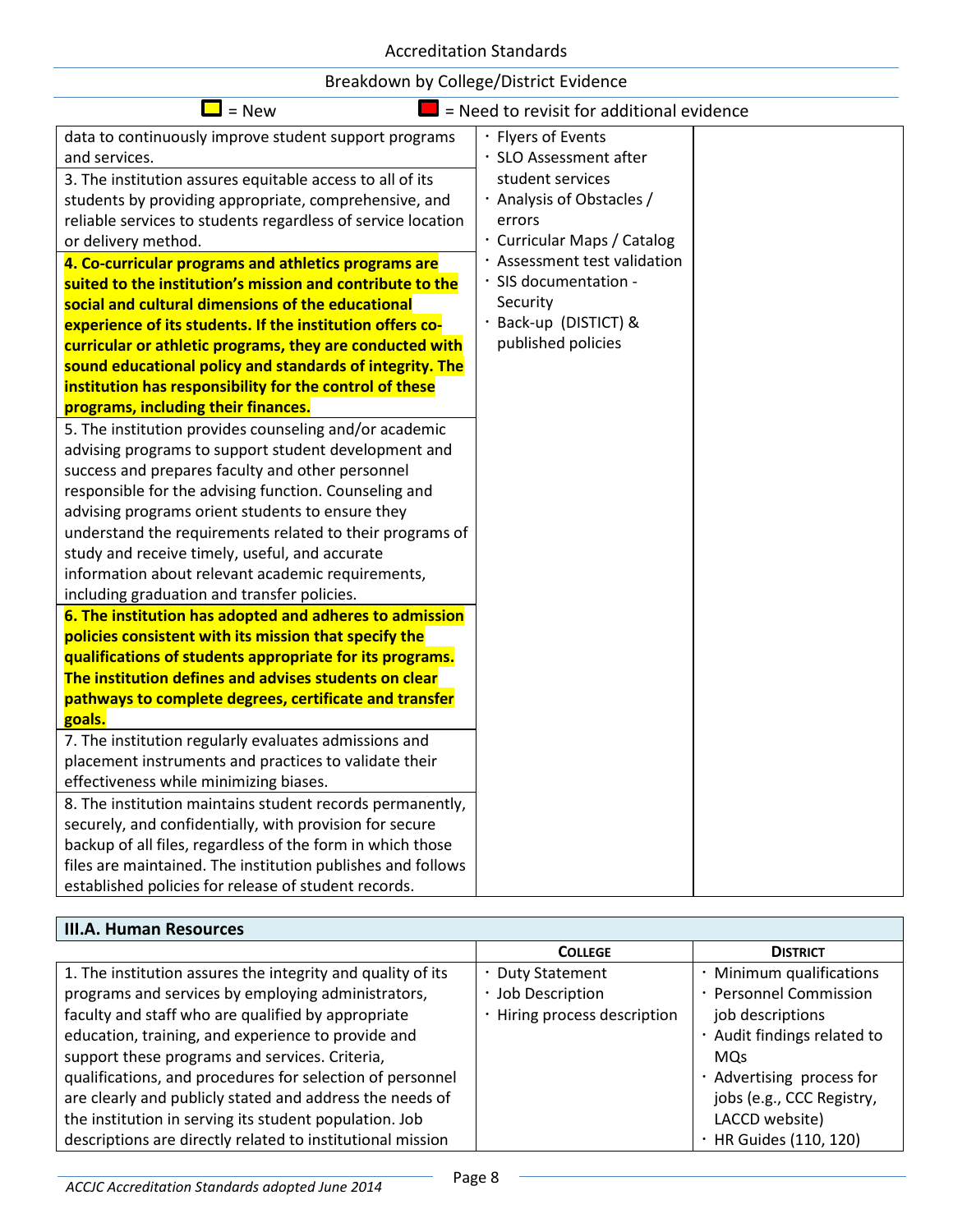| $=$ New                                                                                                                                                                                                                                                                                                                                                                                                                                                                                                                                                                                                                                                                                                                                                                                                                                                                                                                                                                                                                                                                      | = Need to revisit for additional evidence                                                                                   |                                                                                                                                                                                             |
|------------------------------------------------------------------------------------------------------------------------------------------------------------------------------------------------------------------------------------------------------------------------------------------------------------------------------------------------------------------------------------------------------------------------------------------------------------------------------------------------------------------------------------------------------------------------------------------------------------------------------------------------------------------------------------------------------------------------------------------------------------------------------------------------------------------------------------------------------------------------------------------------------------------------------------------------------------------------------------------------------------------------------------------------------------------------------|-----------------------------------------------------------------------------------------------------------------------------|---------------------------------------------------------------------------------------------------------------------------------------------------------------------------------------------|
| and goals and accurately reflect position duties,<br>responsibilities, and authority.<br>2. Faculty qualifications include knowledge of the subject<br>matter and requisite skills for the service to be<br>performed. Factors of qualification include appropriate<br>degrees, professional experience, discipline expertise,<br>level of assignment, teaching skills, scholarly activities,<br>and potential to contribute to the mission of the<br>institution. Faculty job descriptions include development<br>and review of curriculum as well as assessment of<br>learning.<br>3. Administrators and other employees responsible for<br>educational programs and services possess qualifications<br>necessary to perform duties required to sustain<br>institutional effectiveness and academic quality.<br>4. Required degrees held by faculty, administrators and<br>other employees are from institutions accredited by<br>recognized U.S. accrediting agencies. Degrees from non-<br>U.S. institutions are recognized only if equivalence has<br>been established. |                                                                                                                             | · Hiring Forms and packet<br>· Posted job descriptions<br>(on PeopleAdmin)<br>· Procedures for posting                                                                                      |
| 5. The institution assures the effectiveness of its human<br>resources by evaluating all personnel systematically and<br>at stated intervals. The institution establishes written<br>criteria for evaluating all personnel, including<br>performance of assigned duties and participation in<br>institutional responsibilities and other activities<br>appropriate to their expertise. Evaluation processes seek<br>to assess effectiveness of personnel and encourage<br>improvement. Actions taken following evaluations are<br>formal, timely, and documented.                                                                                                                                                                                                                                                                                                                                                                                                                                                                                                            | · Table or chart of number<br>evaluated and when<br>· Article 19-Improvement<br>plan in faculty contract                    | · Notification system for<br>evaluations in PCR<br>· Faculty evaluation<br>notifications                                                                                                    |
| 6. The evaluation of faculty, academic administrators,<br>and other personnel directly responsible for student<br>learning includes, as a component of that evaluation,<br>consideration of how these employees use the results of<br>the assessment of learning outcomes to improve<br>teaching and learning.<br>7. The institution maintains a sufficient number of                                                                                                                                                                                                                                                                                                                                                                                                                                                                                                                                                                                                                                                                                                        | · Prioritization process                                                                                                    | · Policy on participation in<br>SLO process<br>· Follow up with Teamsters<br>for inclusion of SLO<br>language for admin<br>evaluations; MOU for<br>other administrators<br>$\cdot$ 50% rule |
| qualified faculty, which includes full time faculty and may<br>include part time and adjunct faculty, to assure the<br>fulfillment of faculty responsibilities essential to the<br>quality of educational programs and services to achieve<br>institutional mission and purposes.                                                                                                                                                                                                                                                                                                                                                                                                                                                                                                                                                                                                                                                                                                                                                                                            | $\cdot$ FON                                                                                                                 | · FON, 75/25 reports<br>$·$ MQs<br>· FON subsidy; number of<br>new hires                                                                                                                    |
| 8. An institution with part time and adjunct faculty has<br>employment policies and practices which provide for<br>their orientation, oversight, evaluation, and professional<br>development. The institution provides opportunities for<br>integration of part time and adjunct faculty into the life<br>of the institution.                                                                                                                                                                                                                                                                                                                                                                                                                                                                                                                                                                                                                                                                                                                                                | Adjunct survival guide<br>· Department reps<br>New faculty academy<br>Sign in sheets for opening<br>day<br>· Composition of | · Employee contracts<br>· Professional<br>development<br>· Health benefits for<br>adjuncts<br>· AFT orientation for                                                                         |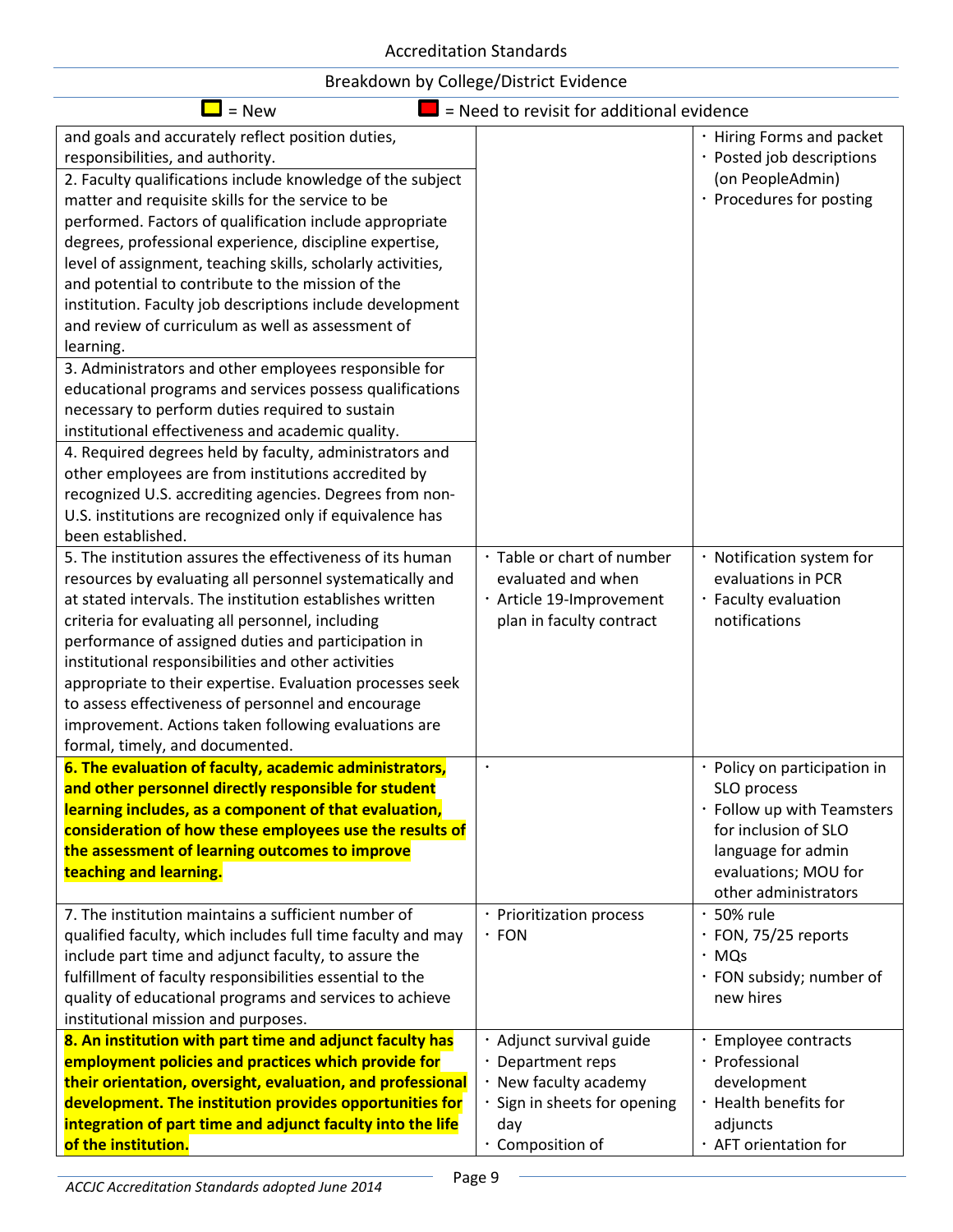| $=$ New<br>= Need to revisit for additional evidence                                                                                                                                                                                                                                                                                                                                                                                                                       |                                                                                             |                                                                                                                                                                    |  |
|----------------------------------------------------------------------------------------------------------------------------------------------------------------------------------------------------------------------------------------------------------------------------------------------------------------------------------------------------------------------------------------------------------------------------------------------------------------------------|---------------------------------------------------------------------------------------------|--------------------------------------------------------------------------------------------------------------------------------------------------------------------|--|
|                                                                                                                                                                                                                                                                                                                                                                                                                                                                            | accreditation committees                                                                    | adjuncts<br>· Contract pays adjuncts<br>for                                                                                                                        |  |
| 9. The institution has a sufficient number of staff with<br>appropriate qualifications to support the effective<br>educational, technological, physical, and administrative<br>operations of the institution.                                                                                                                                                                                                                                                              | · M&O funding formula<br>· Staffing plan<br>· Staffing reports on<br>Datamart               | · Preventative training<br>program for custodial<br>staff<br>· Funding for custodial<br>staff training?<br>· Staffing formula                                      |  |
| 10. The institution maintains a sufficient number of<br>administrators with appropriate preparation and<br>expertise to provide continuity and effective<br>administrative leadership and services that support the<br>institution's mission and purposes.                                                                                                                                                                                                                 | · College procedures for<br>allocating and hiring staff<br>· Grant staffing<br>requirements | · M&O Allocation model<br>· T5 Administrator MQ's                                                                                                                  |  |
| 11. The institution establishes, publishes, and adheres to<br>written personnel policies and procedures that are<br>available for information and review. Such policies and<br>procedures are fair and equitably and consistently<br>administered.                                                                                                                                                                                                                         | $\bullet$                                                                                   | · Personnel Commission<br>Rules<br>· HR website<br>· HR Guides<br>· Employee Relations<br>Manual                                                                   |  |
| 12. Through its policies and practices, the institution<br>creates and maintains appropriate programs, practices,<br>and services that support its diverse personnel. The<br>institution regularly assesses its record in employment<br>equity and diversity consistent with its mission.                                                                                                                                                                                  | $\bullet$                                                                                   | · Diversity Office<br>· Equity policy<br>· Project Match?                                                                                                          |  |
| 13. The institution upholds a written code of professional<br>ethics for all of its personnel, including consequences for<br>violation.                                                                                                                                                                                                                                                                                                                                    | $\bullet$                                                                                   | · BR 1204 - Code of Ethics                                                                                                                                         |  |
| 14. The institution plans for and provides all personnel<br>with appropriate opportunities for continued professional<br>development, consistent with the institutional mission<br>and based on evolving pedagogy, technology, and<br>learning needs. The institution systematically evaluates<br>professional development programs and uses the results<br>of these evaluations as the basis for improvement.<br>15. The institution makes provision for the security and | · Staff development plans<br>· Faculty development plans<br>$\bullet$                       | · Board Rules<br>· MOS Training available<br>and discounted at Valley<br>$\cdot$ FTLA, 3CSN<br>· Project Match<br>· ADA compliance training<br>· HR Privacy Policy |  |
| confidentiality of personnel records. Each employee has<br>access to his/her personnel records in accordance with<br>law.                                                                                                                                                                                                                                                                                                                                                  |                                                                                             | · SAP security policy<br>· Employee portal<br>· Document destruction<br>policy<br>· HR policies for deleting<br>personnel files                                    |  |

| <b>III.B. Physical Resources</b>                        |                            |                          |
|---------------------------------------------------------|----------------------------|--------------------------|
|                                                         | <b>COLLEGE</b>             | <b>DISTRICT</b>          |
| 1. The institution assures safe and sufficient physical | <b>Facilities contract</b> | · Student Survey         |
| resources at all locations where it offers courses,     | (lighting)                 | · Sheriff's Contract     |
| programs, and learning support services. They are       | <b>Student Survey</b>      | · Work environment Board |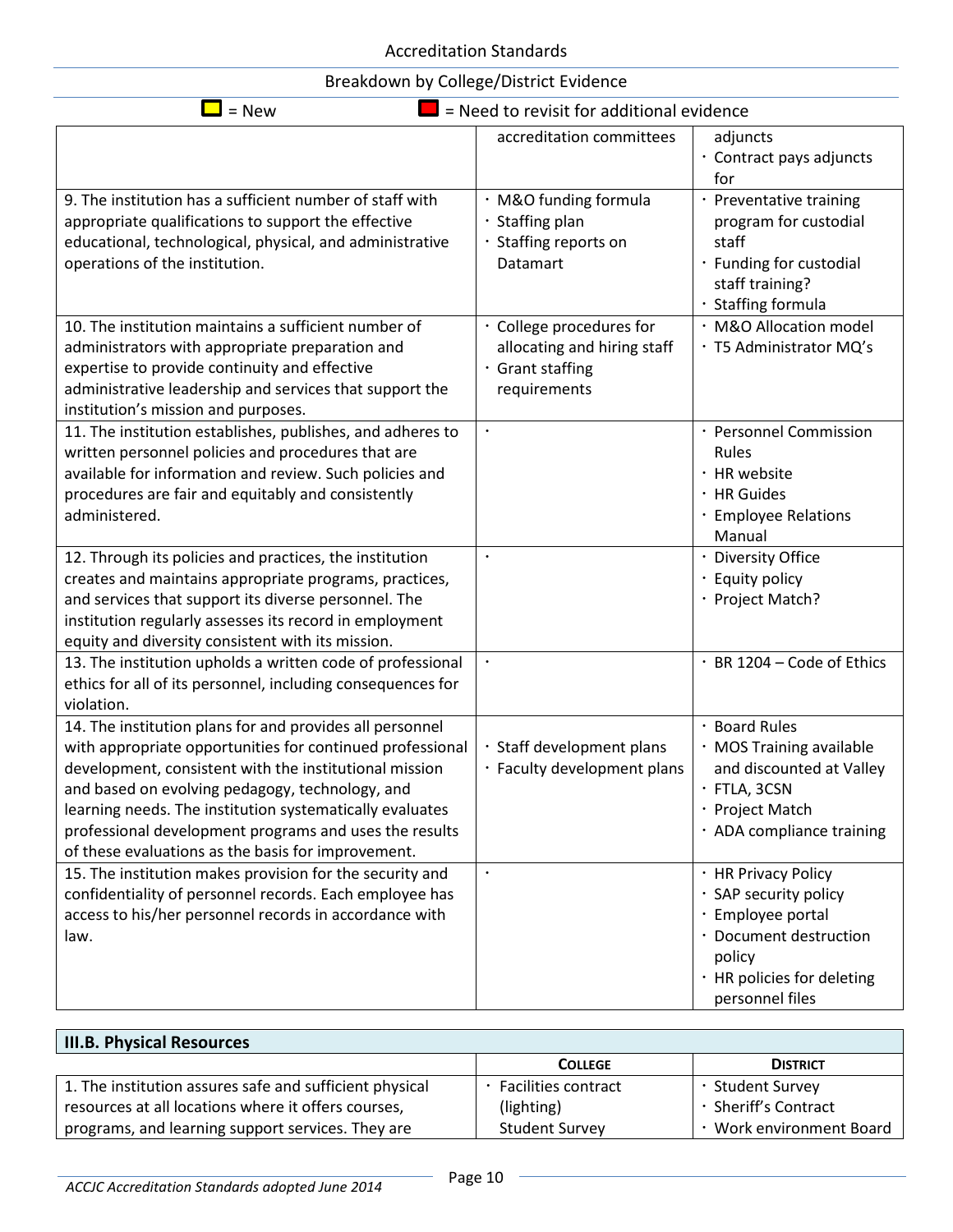| Breakdown by College/District Evidence |  |  |  |  |
|----------------------------------------|--|--|--|--|
|----------------------------------------|--|--|--|--|

| = Need to revisit for additional evidence<br>$=$ New                                                                                                                                                                                                                                                                                                                                                                                                    |                                                                                                                                                                                                    |                                                                                                                                           |  |
|---------------------------------------------------------------------------------------------------------------------------------------------------------------------------------------------------------------------------------------------------------------------------------------------------------------------------------------------------------------------------------------------------------------------------------------------------------|----------------------------------------------------------------------------------------------------------------------------------------------------------------------------------------------------|-------------------------------------------------------------------------------------------------------------------------------------------|--|
| constructed and maintained to assure access, safety,<br>security, and a healthful learning and working<br>environment.                                                                                                                                                                                                                                                                                                                                  | Sheriff's Op Plan<br>Security policies &<br>procedures<br>Campus climate survey                                                                                                                    | Rule (Article 9)                                                                                                                          |  |
| 2. The institution plans, acquires or builds, maintains, and<br>upgrades or replaces its physical resources, including<br>facilities, equipment, land, and other assets, in a manner<br>that assures effective utilization and the continuing<br>quality necessary to support its programs and services<br>and achieve its mission.<br>3. To assure the feasibility and effectiveness of physical<br>resources in supporting institutional programs and | Facilities master plan<br>(which links to<br>Educational master plan<br>which is updated more<br>frequently)<br>Functional plan<br>State recycling program<br>Program review<br>· Annual unit plan | Board<br>$\cdot$ Planning<br>· State Fusion System<br>(resource for facilities<br>utilization)<br>· Perkins<br>· District technology plan |  |
| services, the institution plans and evaluates its facilities<br>and equipment on a regular basis, taking utilization and<br>other relevant data into account.                                                                                                                                                                                                                                                                                           | Campus technology plan<br>(replacement cycle)<br>Regular maintenance<br>schedule (equipment)<br>Cal/OSHA compliant<br>$\bullet$<br>· State recycling report<br>· ADA reports                       | · M&O Reports-custodial<br>staffing                                                                                                       |  |
| 4. Long-range capital plans support institutional<br>improvement goals and reflect projections of the total<br>cost of ownership of new facilities and equipment.                                                                                                                                                                                                                                                                                       | · Program review<br>Campus climate survey                                                                                                                                                          | · Annual capital<br>construction plan<br>· Facilities committee<br>(Board)                                                                |  |

| <b>III.C. Technology Resources</b>                                                                                                                                                                                                        |                                                                                                              |                                                                                           |
|-------------------------------------------------------------------------------------------------------------------------------------------------------------------------------------------------------------------------------------------|--------------------------------------------------------------------------------------------------------------|-------------------------------------------------------------------------------------------|
|                                                                                                                                                                                                                                           | <b>COLLEGE</b>                                                                                               | <b>DISTRICT</b>                                                                           |
| 1. Technology services, professional support, facilities,<br>hardware, and software are appropriate and adequate to                                                                                                                       | · Campus user satisfaction<br>(Board steering                                                                | · District Student Survey<br>· District Technology Plan                                   |
| support the institution's management and operational<br>functions, academic programs, teaching and learning, and<br>support services.                                                                                                     | committee)<br>· Technology Plan (staffing)<br>· Program Review<br>· Annual Unit Plan                         |                                                                                           |
| 2. The institution continuously plans for, updates and<br>replaces technology to ensure its technological<br>infrastructure, quality and capacity are adequate to<br>support its mission, operations, programs, and services.             | · Upgrade of wireless<br>system at college<br>· Replacement cycle,<br>software upgrades, smart<br>classrooms | · District technology plan<br>· Technology Planning<br><b>Policy Committee</b>            |
| 3. The institution assures that technology resources at all<br>locations where it offers courses, programs, and services<br>are implemented and maintained to assure reliable<br>access, safety, and security.                            | Technology security<br>policies & procedures<br>· Offsite technology access                                  | Technology security<br>policies & procedures<br>IT program review and<br>SAO <sub>S</sub> |
| 4. The institution provides appropriate instruction and<br>support for faculty, staff, students, and administrators, in<br>the effective use of technology and technology systems<br>related to its programs, services, and institutional | · Professional development<br>seminar<br>· Workshops<br>$\cdot$ Training                                     | · Faculty Teaching Learning<br>Academy<br>$\cdot$ E-regulation<br>· Board rule            |
| operations.                                                                                                                                                                                                                               | · Staff development plan                                                                                     | · PeopleSoft staff training                                                               |

÷,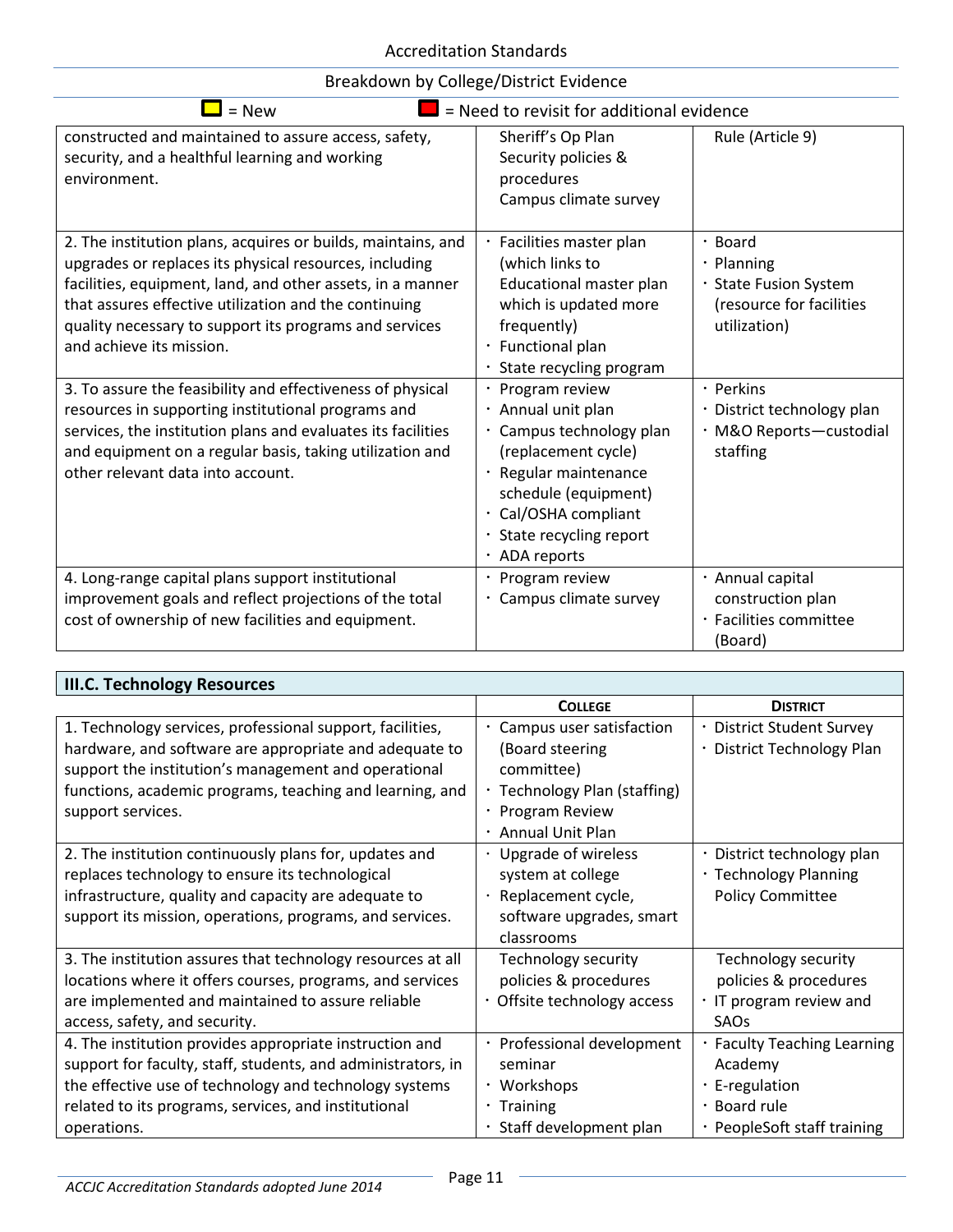| $\blacksquare$ = Need to revisit for additional evidence<br>$=$ New |                                  |                         |  |
|---------------------------------------------------------------------|----------------------------------|-------------------------|--|
|                                                                     | · College professional           | schedule                |  |
|                                                                     | development plan                 | · Faculty contract (DE) |  |
|                                                                     | $\cdot$ Teaching/Learning center | · MOUS certification    |  |
|                                                                     | · Distance Education plan        |                         |  |
|                                                                     | · Technology fair (WLAC)         |                         |  |
|                                                                     | $\cdot$ IT help desk             |                         |  |
|                                                                     | · ADA certification              |                         |  |
| 5. The institution has policies and procedures that guide           | Distance Education plan          | · DE Coordinators       |  |
| the appropriate use of technology in the teaching and               | Accessibility<br>$\bullet$       | · TPPC policies, E-76   |  |
| learning processes.                                                 | · Technology Committee           | $\cdot$ DE platforms    |  |
|                                                                     | Program review                   | · Cal OSHA standards    |  |

| <b>III.D. Financial Resources</b>                                                                                                                                                                                                                                                                                                                                                                                                      |                                                                                                                                                                                                                                                                                                                    |                                                                                                                                                                      |  |  |
|----------------------------------------------------------------------------------------------------------------------------------------------------------------------------------------------------------------------------------------------------------------------------------------------------------------------------------------------------------------------------------------------------------------------------------------|--------------------------------------------------------------------------------------------------------------------------------------------------------------------------------------------------------------------------------------------------------------------------------------------------------------------|----------------------------------------------------------------------------------------------------------------------------------------------------------------------|--|--|
|                                                                                                                                                                                                                                                                                                                                                                                                                                        | <b>COLLEGE</b>                                                                                                                                                                                                                                                                                                     | <b>DISTRICT</b>                                                                                                                                                      |  |  |
| 1. Financial resources are sufficient to support and<br>sustain student learning programs and services and<br>improve institutional effectiveness. The distribution of<br>resources supports the development, maintenance,<br>allocation and reallocation, and enhancement of<br>programs and services. The institution plans and manages<br>its financial affairs with integrity and in a manner that<br>ensures financial stability. | · Student Equity plan<br>SB 1440<br>· Tutoring<br>· Strategic Plan<br>· FTES reports                                                                                                                                                                                                                               | · Allocation model<br>· DBC and ECDBC minutes<br>· Board reports to Budget<br>and Finance committee                                                                  |  |  |
| 2. The institution's mission and goals are the foundation<br>for financial planning, and financial planning is integrated<br>with and supports all institutional planning. The<br>institution has policies and procedures to ensure sound<br>financial practices and financial stability. Appropriate<br>financial information is disseminated throughout the<br>institution in a timely manner.                                       | · Strategic plan (how do<br>resources flow)<br>· Audit report (internal<br>mechanisms and<br>procedures)<br>· Quarterly projection<br>(financial) related to<br>enrollment projection<br>· Quarterly report<br><b>Budget committee</b><br><b>Budget preparation</b><br>· Over-base requests from<br>Program Review | · Budget preparation<br>· Strategic Plan<br>· DBC Allocation Model<br>· Student Equity Allocation<br>· Audit report/findings<br>· Internal reports and<br>procedures |  |  |
| 3. The institution clearly defines and follows its guidelines<br>and processes for financial planning and budget<br>development, with all constituencies having appropriate<br>opportunities to participate in the development of<br>institutional plans and budgets.                                                                                                                                                                  | · Local TARP report (college<br>deficit over \$500K)<br>· Quarterly projection<br>(financial) related to<br>enrollment projection<br>· Quarterly report<br><b>Budget committee</b><br><b>Budget preparation</b>                                                                                                    | <b>Budget preparation</b><br>· FTES planning and<br>projections<br>· Financial Accountability<br><b>Measures</b>                                                     |  |  |
| 4. Institutional planning reflects a realistic assessment of<br>financial resource availability, development of financial<br>resources, partnerships, and expenditure requirements.<br>5. To assure the financial integrity of the institution and<br>responsible use of its financial resources, the internal                                                                                                                         | <b>Budget process</b><br>Budget prep cycle                                                                                                                                                                                                                                                                         | · Board report<br>· Audit report (internal and                                                                                                                       |  |  |
|                                                                                                                                                                                                                                                                                                                                                                                                                                        |                                                                                                                                                                                                                                                                                                                    |                                                                                                                                                                      |  |  |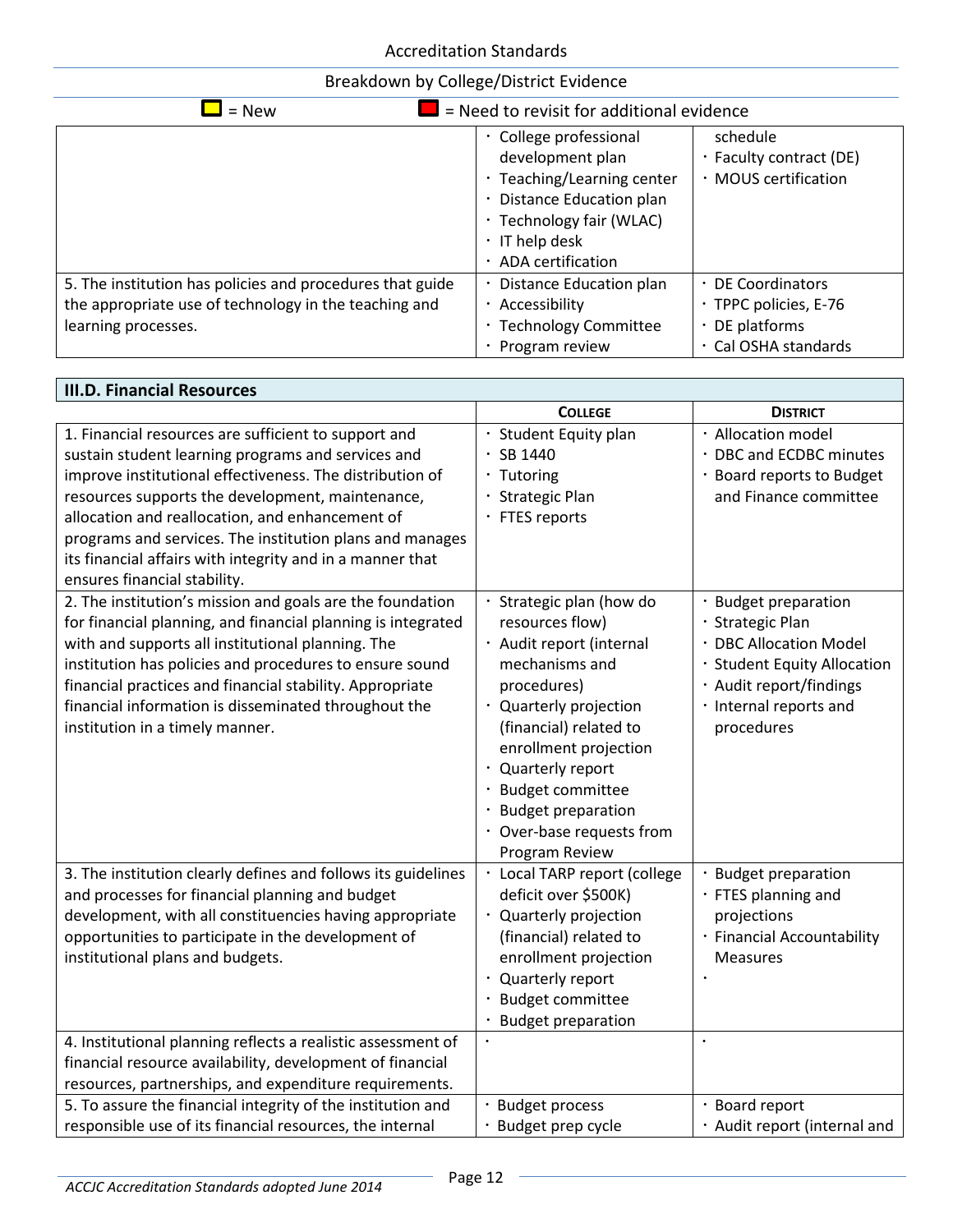| Breakdown by College/District Evidence |  |  |  |  |
|----------------------------------------|--|--|--|--|
|----------------------------------------|--|--|--|--|

| $=$ New                                                                                                                                                                                                                                                                                                                                                                                                     | = Need to revisit for additional evidence                                               |                                                                                                                                                                                                        |
|-------------------------------------------------------------------------------------------------------------------------------------------------------------------------------------------------------------------------------------------------------------------------------------------------------------------------------------------------------------------------------------------------------------|-----------------------------------------------------------------------------------------|--------------------------------------------------------------------------------------------------------------------------------------------------------------------------------------------------------|
| control structure has appropriate control mechanisms<br>and widely disseminates dependable and timely<br>information for sound financial decision making. The<br>institution regularly evaluates its financial management<br>practices and uses the results to improve internal control<br>systems.                                                                                                         |                                                                                         | external)<br>· Financial reports (SAP)<br>· Budget Office reports<br>· Quarterly Financial<br>Meetings<br>· Reports to Board Budget<br>& Finance Committee<br>· External and internal<br>audit reports |
| 6. Financial documents, including the budget, have a high<br>degree of credibility and accuracy, and reflect<br>appropriate allocation and use of financial resources to<br>support student learning programs and services.<br>7. Institutional responses to external audit findings are                                                                                                                    | · SSSP<br>· Equity plan<br>· Link planning and<br>budgeting                             | · ESC program review SAOs<br>· Audit reports (internal                                                                                                                                                 |
| comprehensive, timely, and communicated appropriately.                                                                                                                                                                                                                                                                                                                                                      |                                                                                         | and external presented<br>to Board Budget &<br><b>Finance Committee</b>                                                                                                                                |
| 8. The institution's financial and internal control systems<br>are evaluated and assessed for validity and effectiveness,<br>and the results of this assessment are used for<br>improvement.                                                                                                                                                                                                                | · Audit                                                                                 | ESC program review and<br>SAOs                                                                                                                                                                         |
| 9. The institution has sufficient cash flow and reserves to<br>maintain stability, support strategies for appropriate risk<br>management, and, when necessary, implement<br>contingency plans to meet financial emergencies and<br>unforeseen occurrences.                                                                                                                                                  | · College reserve policy                                                                | · District reserve policy<br>· Contingency reserve<br>· FTES target setting                                                                                                                            |
| 10. The institution practices effective oversight of<br>finances, including management of financial aid, grants,<br>externally funded programs, contractual relationships,<br>auxiliary organizations or foundations, and institutional<br>investments and assets.                                                                                                                                          | · Audits (internal &<br>external)<br>· Annual compliance reports<br>(to state, federal) | Management of<br>financials<br>Audits (internal &<br>external)                                                                                                                                         |
| 11. The level of financial resources provides a reasonable<br>expectation of both short-term and long-term financial<br>solvency. When making short-range financial plans, the<br>institution considers its long-range financial priorities to<br>assure financial stability. The institution clearly identifies,<br>plans, and allocates resources for payment of liabilities<br>and future obligations.   | $\bullet$                                                                               | · GASB requirement<br>· External audit findings<br>· PERB funding<br>· Health benefits                                                                                                                 |
| 12. The institution plans for and allocates appropriate<br>resources for the payment of liabilities and future<br>obligations, including Other Post-Employment Benefits<br>(OPEB), compensated absences, and other employee<br>related obligations. The actuarial plan to determine Other<br>Post-Employment Benefits (OPEB) is current and<br>prepared as required by appropriate accounting<br>standards. |                                                                                         | · Bond payment<br>management<br>· Audit report on bond<br>fiscal management                                                                                                                            |
| 13. On an annual basis, the institution assesses and<br>allocates resources for the repayment of any locally<br>incurred debt instruments that can affect the financial                                                                                                                                                                                                                                     |                                                                                         | · Audit report<br>· Financial audit<br>· Federal audit                                                                                                                                                 |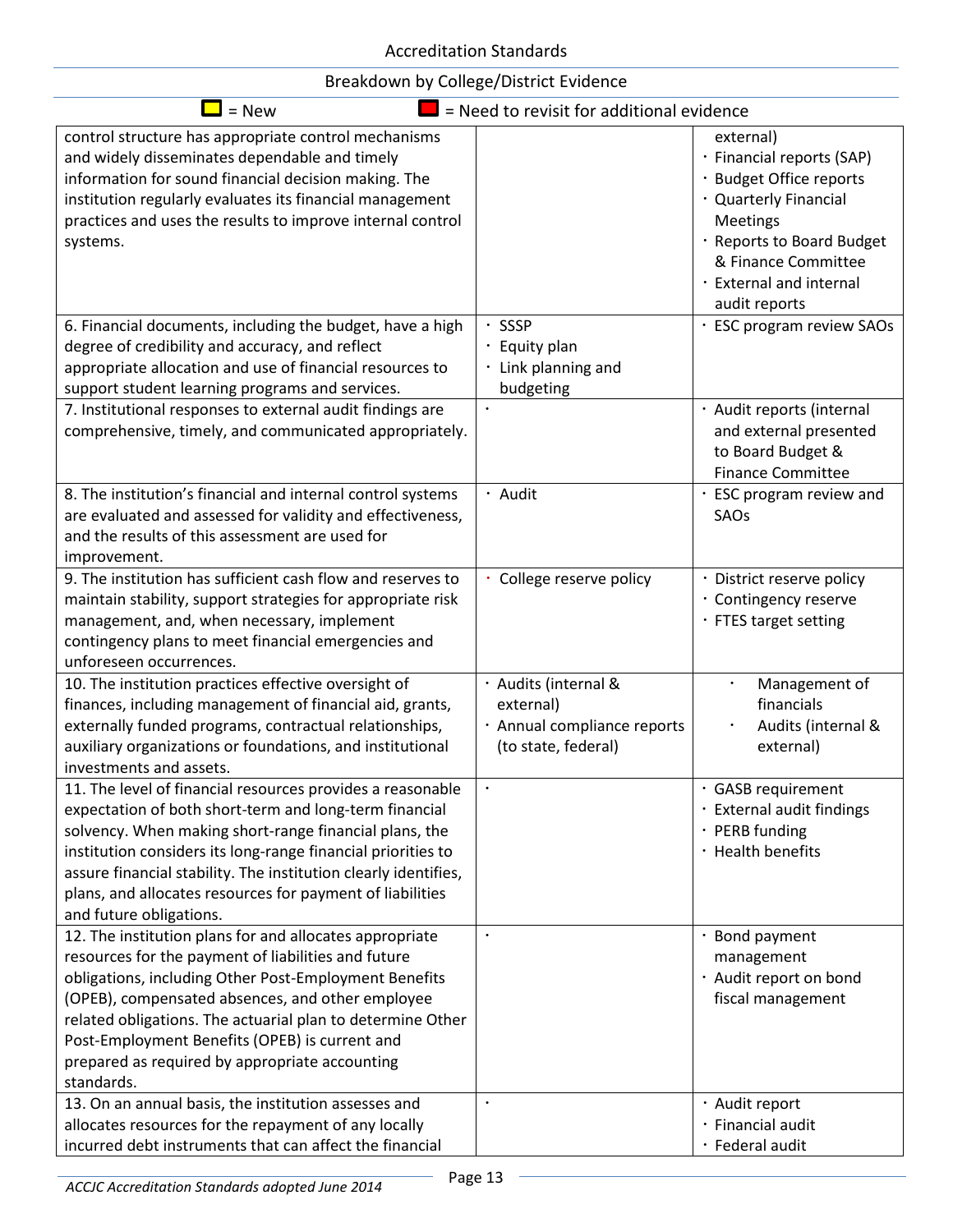| $=$ New                                                                                                                                                                                                                                                                                                       | = Need to revisit for additional evidence                                                     |                                                                                                                                    |
|---------------------------------------------------------------------------------------------------------------------------------------------------------------------------------------------------------------------------------------------------------------------------------------------------------------|-----------------------------------------------------------------------------------------------|------------------------------------------------------------------------------------------------------------------------------------|
| condition of the institution.                                                                                                                                                                                                                                                                                 |                                                                                               | · Attendance accounting                                                                                                            |
| 14. All financial resources, including short- and long-term<br>debt instruments (such as bonds and Certificates of<br>Participation), auxiliary activities, fund-raising efforts, and<br>grants, are used with integrity in a manner consistent<br>with the intended purpose of the funding source.           | Grant applied at college<br>level and managed at<br>college level<br>· Foundation (auxiliary) | · Grant accepted at district<br>level<br>· Audit reports                                                                           |
| 15. The institution monitors and manages student loan<br>default rates, revenue streams, and assets to ensure<br>compliance with federal requirements, including Title IV<br>of the Higher Education Act, and comes into compliance<br>when the federal government identifies deficiencies.                   | · Gainful employment                                                                          | . Central financial aid<br>· External audit (federal<br>programs) Board has to<br>accept it<br>· Bond program audit                |
| 16. Contractual agreements with external entities are<br>consistent with the mission and goals of the institution,<br>governed by institutional policies, and contain<br>appropriate provisions to maintain the integrity of the<br>institution and the quality of its programs, services, and<br>operations. | $\bullet$                                                                                     | · Contract policies &<br>procedures<br>· ESC program review &<br><b>SAOs for Contracts unit</b><br>· Audit reports and<br>findings |

| IV.A. Decision-Making Roles and Processes                      |                              |                             |
|----------------------------------------------------------------|------------------------------|-----------------------------|
|                                                                | <b>COLLEGE</b>               | <b>DISTRICT</b>             |
| 1. Institutional leaders create and encourage innovation       |                              |                             |
| leading to institutional excellence. They support              |                              |                             |
| administrators, faculty, staff, and students, no matter        |                              |                             |
| what their official titles, in taking initiative for improving |                              |                             |
| the practices, programs, and services in which they are        |                              |                             |
| involved. When ideas for improvement have policy or            |                              |                             |
| significant institution-wide implications, systematic          |                              |                             |
| participative processes are used to assure effective           |                              |                             |
| planning and implementation.                                   |                              |                             |
| 2. The institution establishes and implements policy and       | $\bullet$                    |                             |
| procedures authorizing administrator, faculty, and staff       |                              |                             |
| participation in decision-making processes. The policy         |                              |                             |
| makes provisions for student participation and                 |                              |                             |
| consideration of student views in those matters in which       |                              |                             |
| students have a direct and reasonable interest. Policy         |                              |                             |
| specifies the manner in which individuals bring forward        |                              |                             |
| ideas and work together on appropriate policy, planning,       |                              |                             |
| and special-purpose committees.                                |                              |                             |
| 3. Administrators and faculty, through policy and              | $\bullet$                    |                             |
| procedures, have a substantive and clearly defined role in     |                              |                             |
| institutional governance and exercise a substantial voice      |                              |                             |
| in institutional policies, planning, and budget that relate    |                              |                             |
| to their areas of responsibility and expertise.                |                              |                             |
| 4. Faculty and academic administrators, through policy         | · College senate internal    | · District senate (E-64, E- |
| and procedures, and through well-defined structures,           | curriculum process           | 65?) on SLOs                |
| have responsibility for recommendations about                  | · Online curriculum          | Shared course database      |
| curriculum and student learning programs and services.         | · Shared course database     | $\cdot$ DCC                 |
| 5. Through its system of board and institutional               | · Faculty contracts (must be | Board rules on shared       |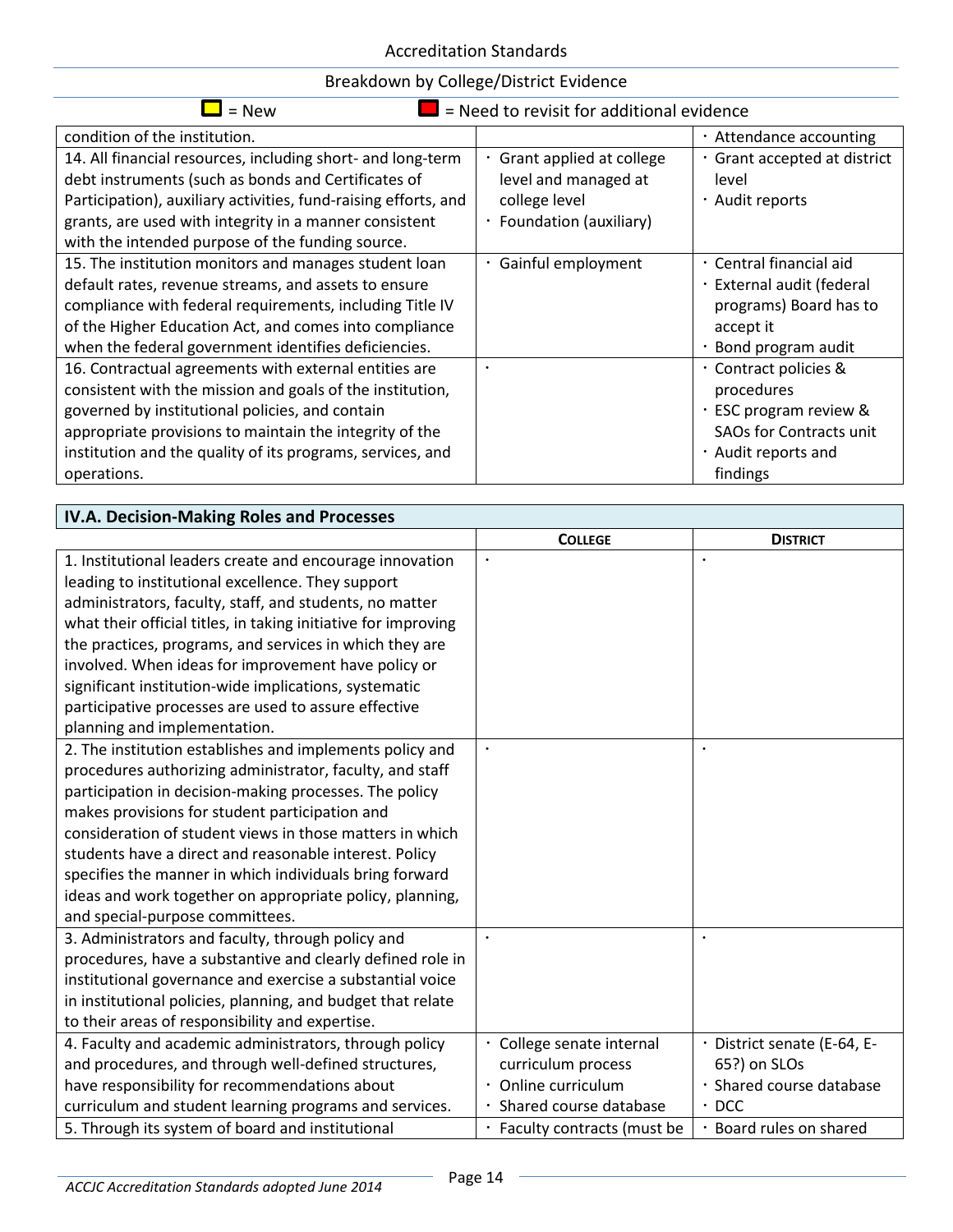| Breakdown by College/District Evidence |  |  |  |  |
|----------------------------------------|--|--|--|--|
|----------------------------------------|--|--|--|--|

| $=$ New                                                                                                                                                                                                                                                                                                                                                                                                          | = Need to revisit for additional evidence                                                                                                                                                                                                                                                                                                                           |                                                                                                                                                                                                                                                                                               |
|------------------------------------------------------------------------------------------------------------------------------------------------------------------------------------------------------------------------------------------------------------------------------------------------------------------------------------------------------------------------------------------------------------------|---------------------------------------------------------------------------------------------------------------------------------------------------------------------------------------------------------------------------------------------------------------------------------------------------------------------------------------------------------------------|-----------------------------------------------------------------------------------------------------------------------------------------------------------------------------------------------------------------------------------------------------------------------------------------------|
| governance, the institution ensures the appropriate<br>consideration of relevant perspectives; decision-making<br>aligned with expertise and responsibility; and timely<br>action on institutional plans, policies, curricular change,<br>and other key considerations.<br>6. The processes for decision-making and the resulting<br>decisions are documented and widely communicated<br>across the institution. | part of a committee)<br>· Governance<br>handbook/manual<br>· Academic Senate bylaws<br>Senate committees<br>Charters<br>• Openness of meetings<br>· Items from the floor<br>· Brown Act<br>College council<br>$\cdot$ Senate<br>· College presidents<br>Link to college website<br>· College memos<br>· Academic Senate-Admin<br>consultation emails and<br>minutes | governance<br>$\cdot$ E-regulations<br>· Governance committee<br>website<br>· Board agenda<br>· Contracts and<br>representation<br>· Consultation<br>· Governance handbook<br>· Governance handbook<br>· Chancellor's office<br>bulletins<br>· LACCD legal listserv<br>· Brown Act compliance |
|                                                                                                                                                                                                                                                                                                                                                                                                                  | · Emails sent back to<br>recommending body and<br>link to website                                                                                                                                                                                                                                                                                                   |                                                                                                                                                                                                                                                                                               |
| 7. Leadership roles and the institution's governance and<br>decision-making policies, procedures, and processes are<br>regularly evaluated to assure their integrity and<br>effectiveness. The institution widely communicates the<br>results of these evaluations and uses them as the basis<br>for improvement.                                                                                                |                                                                                                                                                                                                                                                                                                                                                                     | $\bullet$                                                                                                                                                                                                                                                                                     |

| <b>IV.B. Chief Executive Officer</b>                                                                                                                                                                                                                                                                                                                                           |                                                                                                                                          |                                                                           |  |
|--------------------------------------------------------------------------------------------------------------------------------------------------------------------------------------------------------------------------------------------------------------------------------------------------------------------------------------------------------------------------------|------------------------------------------------------------------------------------------------------------------------------------------|---------------------------------------------------------------------------|--|
|                                                                                                                                                                                                                                                                                                                                                                                | <b>COLLEGE</b>                                                                                                                           | <b>DISTRICT</b>                                                           |  |
| 1. The institutional chief executive officer (CEO) has<br>primary responsibility for the quality of the institution.<br>The CEO provides effective leadership in planning,<br>organizing, budgeting, selecting and developing<br>personnel, and assessing institutional effectiveness.                                                                                         | · Written procedure on<br>evaluation of college<br>presidents<br>· College council<br>attendance<br>· All evaluations on board<br>agenda |                                                                           |  |
| 2. The CEO plans, oversees, and evaluates an<br>administrative structure organized and staffed to reflect<br>the institution's purposes, size, and complexity. The CEO<br>delegates authority to administrators and others<br>consistent with their responsibilities, as appropriate.                                                                                          |                                                                                                                                          |                                                                           |  |
| 3. Through established policies and procedures, the CEO<br>guides institutional improvement of the teaching and<br>learning environment by:<br>establishing a collegial process that sets values,<br>goals, and priorities;<br>ensuring the college sets institutional performance<br>standards for student achievement;<br>ensuring that evaluation and planning rely on high | · Actions on obtaining and<br>allocating additional<br>accreditation funding<br><b>College President goals</b>                           | · Should add to job<br>description and duties<br>· Chancellor's briefings |  |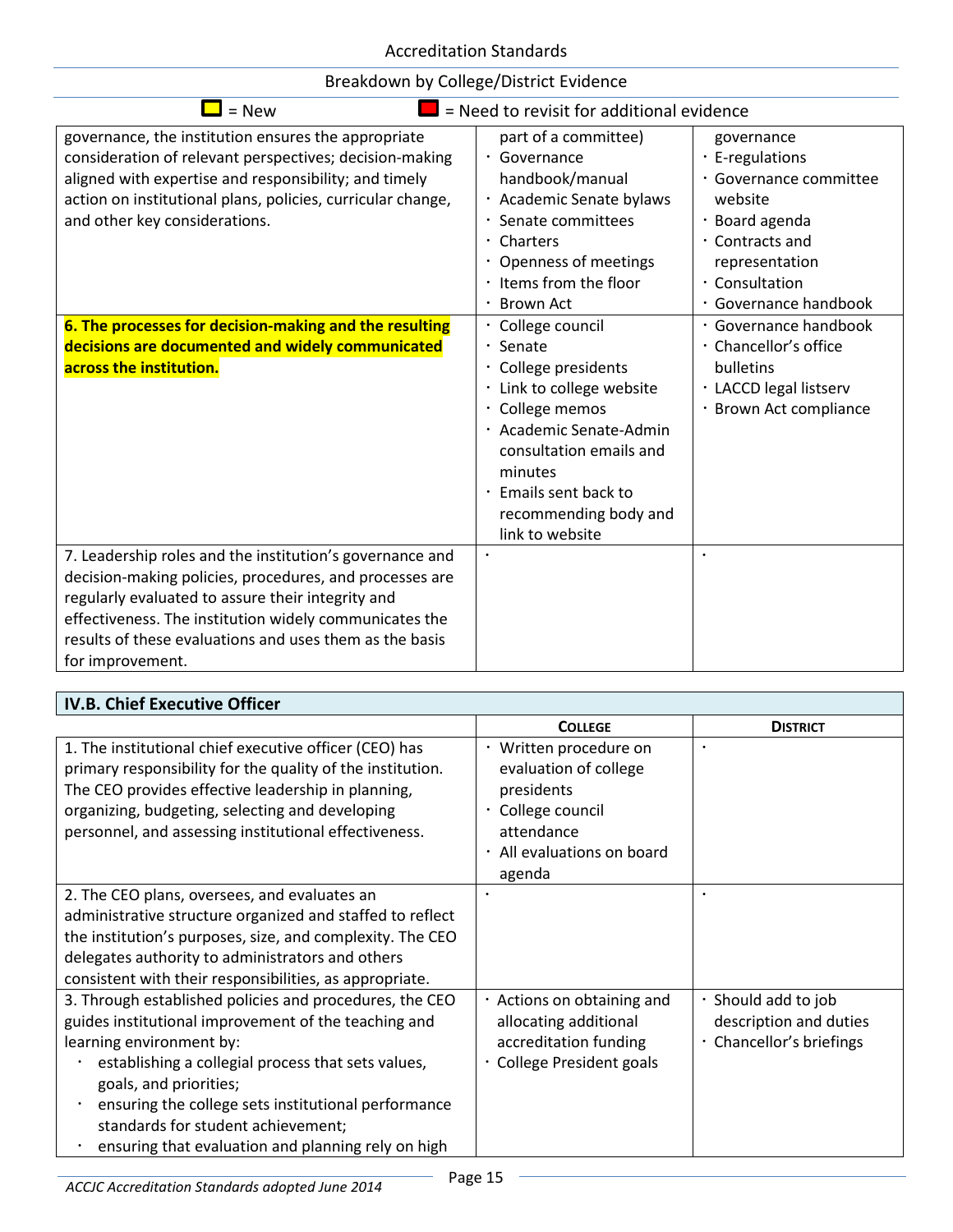| $=$ New                                                                                                                                                                                                                                                                                                                                                                                                                                                                  | = Need to revisit for additional evidence                                                                                                                               |                        |
|--------------------------------------------------------------------------------------------------------------------------------------------------------------------------------------------------------------------------------------------------------------------------------------------------------------------------------------------------------------------------------------------------------------------------------------------------------------------------|-------------------------------------------------------------------------------------------------------------------------------------------------------------------------|------------------------|
| quality research and analysis of external and internal<br>conditions;<br>ensuring that educational planning is integrated with<br>resource planning and allocation to support student<br>achievement and learning;<br>ensuring that the allocation of resources supports<br>and improves learning and achievement; and<br>establishing procedures to evaluate overall<br>institutional planning and implementation efforts to<br>achieve the mission of the institution. |                                                                                                                                                                         |                        |
| 4. The CEO has the primary leadership role for<br>accreditation, ensuring that the institution meets or<br>exceeds Eligibility Requirements, Accreditation<br><b>Standards, and Commission policies at all times. Faculty,</b><br>staff, and administrative leaders of the institution also<br>have responsibility for assuring compliance with<br>accreditation requirements.                                                                                           | · President funding<br>Institutional Research,<br>SLOs, etc.<br>· Each college received<br>\$100,000 for accreditation<br>work<br>Meeting with ALO, Faculty<br>Co-Chair |                        |
| 5. The CEO assures the implementation of statutes,<br>regulations, and governing board policies and assures<br>that institutional practices are consistent with<br>institutional mission and policies, including effective<br>control of budget and expenditures.<br>6. The CEO works and communicates effectively with the<br>communities served by the institution.                                                                                                    | · Governance committee<br>attendance<br>Opening day oversight<br>$\bullet$                                                                                              | $\bullet$<br>$\bullet$ |

### **IV.C. Governing Board**

|                                                              | <b>COLLEGE</b> | <b>DISTRICT</b>                  |
|--------------------------------------------------------------|----------------|----------------------------------|
| 1. The institution has a governing board that has            |                | <b>District Evidence Folders</b> |
| authority over and responsibility for policies to assure the |                | (Sharepoint)                     |
| academic quality, integrity, and effectiveness of the        |                |                                  |
| student learning programs and services and the financial     |                |                                  |
| stability of the institution.                                |                |                                  |
| 2. The governing board acts as a collective entity. Once     |                | <b>District Evidence Folders</b> |
| the board reaches a decision, all board members act in       |                | (Sharepoint)                     |
| support of the decision.                                     |                |                                  |
| 3. The governing board adheres to a clearly defined policy   |                | <b>District Evidence Folders</b> |
| for selecting and evaluating the CEO of the college and/or   |                | (Sharepoint)                     |
| the district/system.                                         |                |                                  |
| 4. The governing board is an independent, policy-making      |                | <b>District Evidence Folders</b> |
| body that reflects the public interest in the institution's  |                | (Sharepoint)                     |
| educational quality. It advocates for and defends the        |                |                                  |
| institution and protects it from undue influence or          |                |                                  |
| political pressure.                                          |                |                                  |
| 5. The governing board establishes policies consistent       |                | District Evidence Folders        |
| with the college/district/system mission to ensure the       |                | (Sharepoint)                     |
| quality, integrity, and improvement of student learning      |                |                                  |
| programs and services and the resources necessary to         |                |                                  |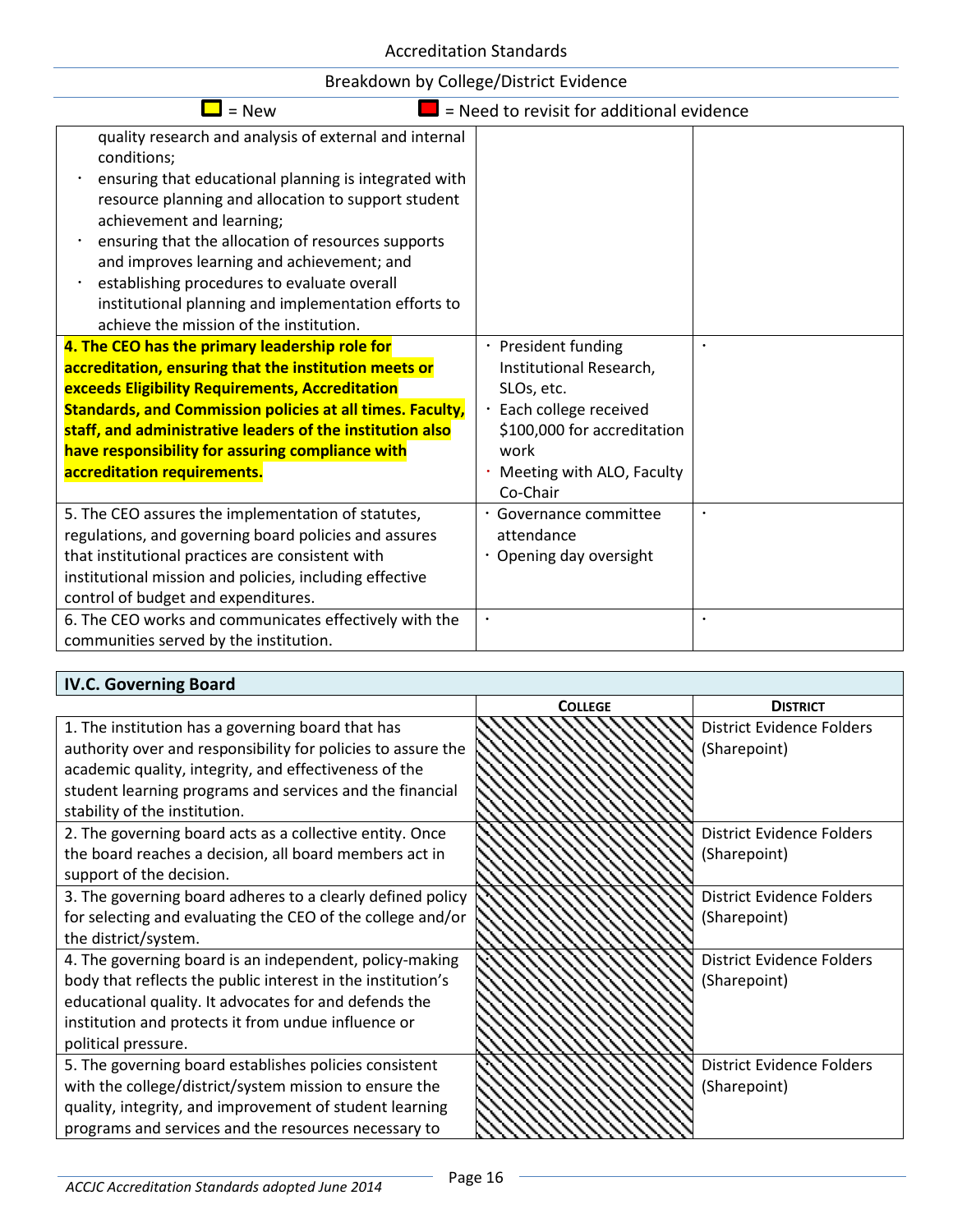| $=$ New                                                       | = Need to revisit for additional evidence |                                  |
|---------------------------------------------------------------|-------------------------------------------|----------------------------------|
| support them. The governing board has ultimate                |                                           |                                  |
| responsibility for educational quality, legal matters, and    |                                           |                                  |
| financial integrity and stability.                            |                                           |                                  |
| 6. The institution or the governing board publishes the       |                                           | <b>District Evidence Folders</b> |
| board bylaws and policies specifying the board's size,        |                                           | (Sharepoint)                     |
| duties, responsibilities, structure, and operating            |                                           |                                  |
| procedures.                                                   |                                           |                                  |
| 7. The governing board acts in a manner consistent with       |                                           | District Evidence Folders        |
| its policies and bylaws. The board regularly assesses its     |                                           | (Sharepoint)                     |
| policies and bylaws for their effectiveness in fulfilling the |                                           |                                  |
| college/district/system mission and revises them as           |                                           |                                  |
| necessary.                                                    |                                           |                                  |
| 8. To ensure the institution is accomplishing its goals for   |                                           | <b>District Evidence Folders</b> |
| student success, the governing board regularly reviews        |                                           | (Sharepoint)                     |
| key indicators of student learning and achievement and        |                                           |                                  |
| institutional plans for improving academic quality.           |                                           |                                  |
| 9. The governing board has an ongoing training program        |                                           | <b>District Evidence Folders</b> |
| for board development, including new member                   |                                           | (Sharepoint)                     |
| orientation. It has a mechanism for providing for             |                                           |                                  |
| continuity of board membership and staggered terms of         |                                           |                                  |
| office.                                                       |                                           |                                  |
| 10. Board policies and/or bylaws clearly establish a          |                                           | <b>District Evidence Folders</b> |
| process for board evaluation. The evaluation assesses the     |                                           | (Sharepoint)                     |
| board's effectiveness in promoting and sustaining             |                                           |                                  |
| academic quality and institutional effectiveness. The         |                                           |                                  |
| governing board regularly evaluates its practices and         |                                           |                                  |
| performance, including full participation in board            |                                           |                                  |
| training, and makes public the results. The results are       |                                           |                                  |
| used to improve board performance, academic quality,          |                                           |                                  |
| and institutional effectiveness.                              |                                           |                                  |
| 11. The governing board upholds a code of ethics and          |                                           | <b>District Evidence Folders</b> |
| conflict of interest policy, and individual board members     |                                           | (Sharepoint)                     |
| adhere to the code. The board has a clearly defined policy    |                                           |                                  |
| for dealing with behavior that violates its code and          |                                           |                                  |
| implements it when necessary. A majority of the board         |                                           |                                  |
| members have no employment, family, ownership, or             |                                           |                                  |
| other personal financial interest in the institution. Board   |                                           |                                  |
| member interests are disclosed and do not interfere with      |                                           |                                  |
| the impartiality of governing body members or outweigh        |                                           |                                  |
| the greater duty to secure and ensure the academic and        |                                           |                                  |
| fiscal integrity of the institution.                          |                                           |                                  |
| 12. The governing board delegates full responsibility and     |                                           | <b>District Evidence Folders</b> |
| authority to the CEO to implement and administer board        |                                           | (Sharepoint)                     |
| policies without board interference and holds the CEO         |                                           |                                  |
| accountable for the operation of the district/system or       |                                           |                                  |
| college, respectively.                                        |                                           |                                  |
| 13. The governing board is informed about the Eligibility     |                                           | <b>District Evidence Folders</b> |
| Requirements, the Accreditation Standards, Commission         |                                           | (Sharepoint)                     |
| policies, accreditation processes, and the college's          |                                           |                                  |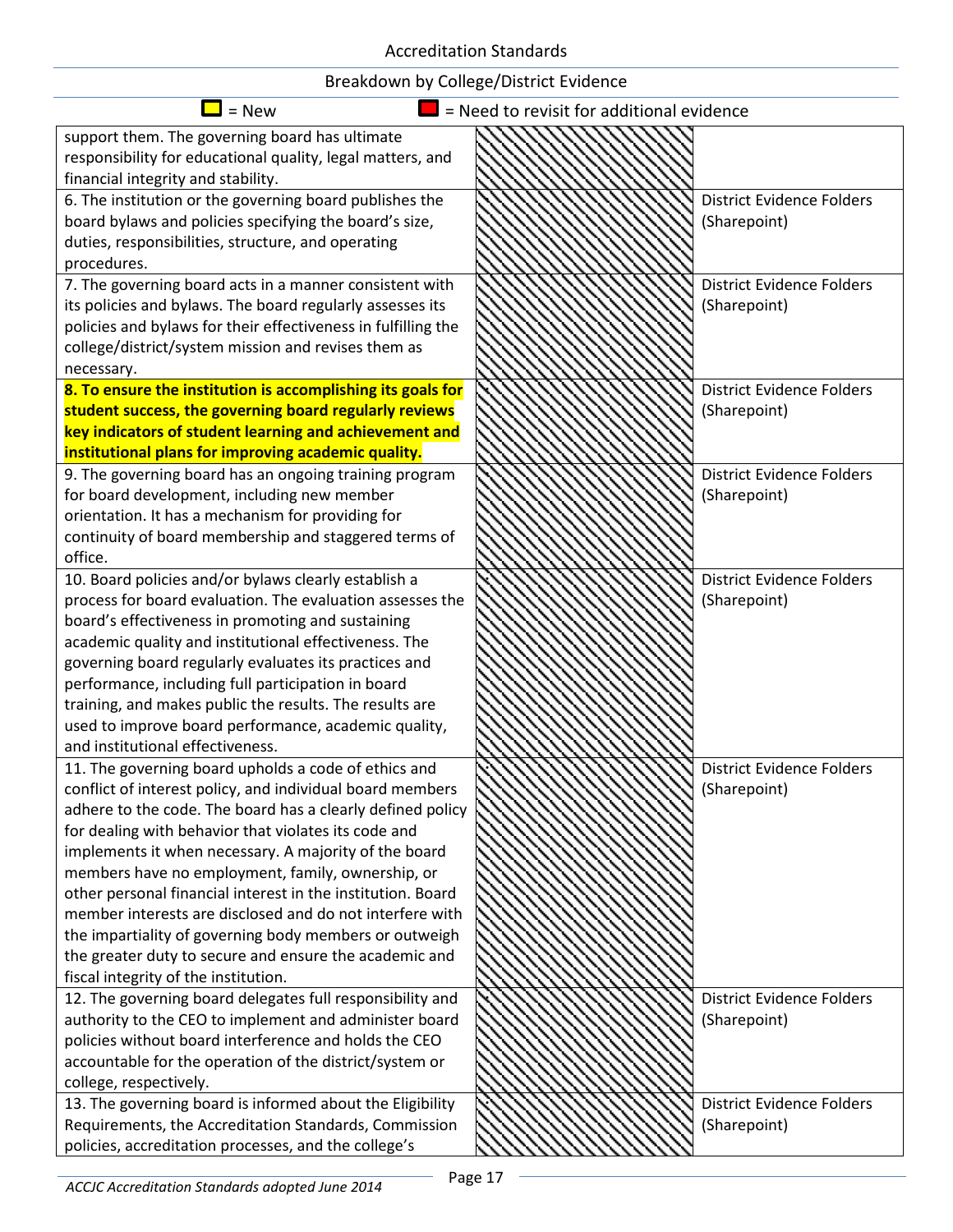

#### **IV.D. Multi-College Districts or Systems** 1. In multi-college districts or systems, the district/system CEO provides leadership in setting and communicating expectations of educational excellence and integrity throughout the district/system and assures support for the effective operation of the colleges. Working with the colleges, the district/system CEO establishes clearly defined roles, authority and responsibility between the colleges and the district/system. 2. The district/system CEO clearly delineates, documents, and communicates the operational responsibilities and functions of the district/system from those of the colleges and consistently adheres to this delineation in practice. The district/system CEO ensures that the colleges receive effective and adequate district/system provided services to support the colleges in achieving

their missions. Where a district/system has responsibility for resources, allocation of resources, and planning, it is evaluated against the Standards, and its performance is reflected in the accredited status of the institution. 3. The district/system has a policy for allocation and reallocation of resources that are adequate to support the effective operations and sustainability of the colleges and district/system. The district/system CEO ensures effective control of expenditures. 4. The CEO of the district or system delegates full responsibility and authority to the CEOs of the colleges to implement and administer delegated district/system

policies without interference and holds college CEO's accountable for the operation of the colleges. **5. District/system planning and evaluation are integrated with college planning and evaluation to improve student learning and achievement and institutional effectiveness.**

6. Communication between colleges and districts/systems ensures effective operations of the colleges and should be timely, accurate, and complete in order for the colleges to make decisions effectively.

7. The district/system CEO regularly evaluates district/system and college role delineations, governance and decision-making processes to assure their integrity and effectiveness in assisting the colleges in meeting